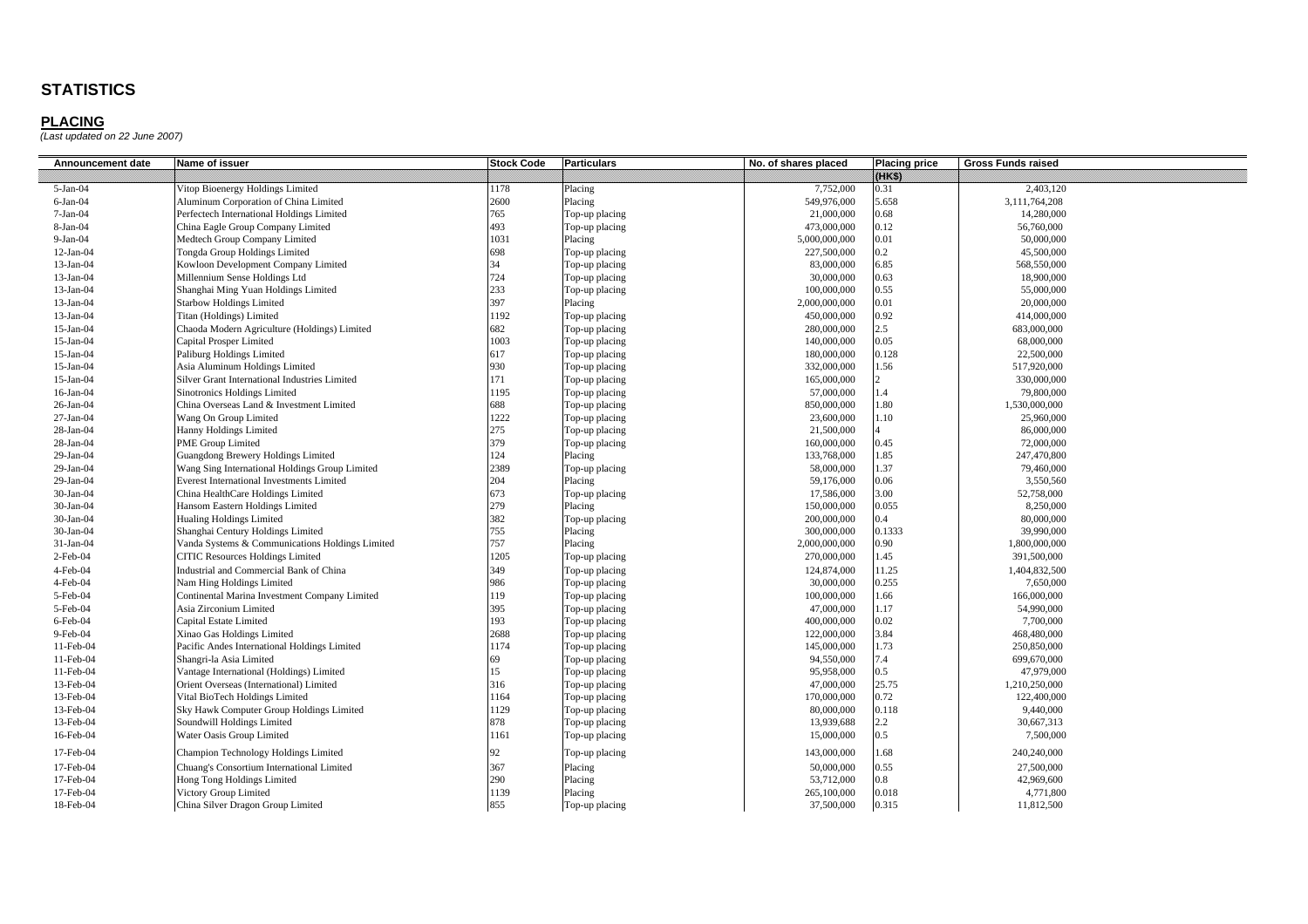| Announcement date | Name of issuer                                             | <b>Stock Code</b> | <b>Particulars</b>      | No. of shares placed | <b>Placing price</b> | <b>Gross Funds raised</b> |
|-------------------|------------------------------------------------------------|-------------------|-------------------------|----------------------|----------------------|---------------------------|
|                   |                                                            |                   |                         |                      | wes                  |                           |
| 18-Feb-04         | <b>KEL Holdings Limited</b>                                | 681               | Placing                 | 1,125,000,000        | 0.1                  | 112,500,000               |
| 20-Feb-04         | Premium Land Limited                                       | 164               | Placing                 | 740,000,000          | 0.05                 | 37,000,000                |
| 20-Feb-04         | Sunlink International Holdings Limited                     | 2336              | Top-up placing          | 73,000,000           | 0.138                | 10,074,000                |
| 23-Feb-04         | Wai Yuen Tong Medicine Holdings Limited                    | 897               | Top-up placing          | 92,000,000           | 0.55                 | 50,600,000                |
| 23-Feb-04         | Shenzhen High-Tech Holdings Limited                        | 106               | Placing                 | 2,392,000,000        | 0.056                | 133,952,000               |
| 24-Feb-04         | China HealthCare Holdings Limited                          | 673               | Top-up placing          | 10,000,000           | 3.60                 | 36,000,000                |
| 24-Feb-04         | Credit Card DNA                                            | 1051              | Placing                 | 1,400,000,000        | 0.018                | 25,200,000                |
| 25-Feb-04         | Hon Kwok Land Investment Company, Limited                  | 160               | Top-up placing          | 66,700,000           | 1.65                 | 110,055,000               |
| 25-Feb-04         | Victory City International Holdings Limited                | 539               | Top-up placing          | 70,000,000           | 3.72                 | 260,400,000               |
| 26-Feb-04         | First Natural Foods Holdings Limited                       | 1076              | Top-up placing          | 80,000,000           | 0.64                 | 51,200,000                |
| 26-Feb-04         | <b>Stareast Holdings Limited</b>                           | 198               | Placing                 | 420,000,000          | 0.055                | 23,100,000                |
| 27-Feb-04         | Sun Innovation Holdings Limited                            | 547               | Placing                 | 475,000,000          | 0.024                | 11,400,000                |
| $1-Mar-04$        | <b>MAE Holdings Limited</b>                                | 851               | Placing                 | 500,000,000          | 0.022                | 11,000,000                |
| $2-Mar-04$        | Shougang Concord International Enterprises Company Limited | 697               | Top-up placing          | 300,000,000          | 0.66                 | 198,000,000               |
| $3-Mar-04$        | Chinney Alliance Group Limited                             | 385               | Top-up placing          | 660,000,000          | 0.02                 | 13,200,000                |
| $3-Mar-04$        | Eagle Nice (International) Holdings Limited                | 2368              | Placing                 | 35,000,000           | 1.06                 | 37,100,000                |
| $3-Mar-04$        | Tai Fook Securities Group Limited                          | 665               | Top-up placing          | 85,000,000           | .22                  | 103,700,000               |
| $3-Mar-04$        | <b>CASIL Telecommunications Holdings Limited</b>           | 1185              | Placing                 | 100,000,000          | 0.41                 | 41,000,000                |
| $4-Mar-04$        | Millennium Group Limited                                   | 260               | Placing                 | 370,000,000          | 0.095                | 35,150,000                |
| $4-Mar-04$        | Unity Investments Holdings Limited                         | 913               | Placing                 | 48,000,000           | $0.2\,$              | 9,600,000                 |
| 5-Mar-04          | <b>Dong Fang Gas Holdings Limited</b>                      | 432               | Placing                 | 1,648,000,000        | 1.8                  | 2,966,400,000             |
| 11-Mar-04         | Haywood Investments Limited                                | 905               | Placing                 | 28,800,000           | 0.124                | 3,571,200                 |
| 11-Mar-04         | NEWOCEAN GREEN ENERGY HOLDINGS LIMITED                     | 342               | Top up placing          | 600,000,000          | 0.145                | 87,000,000                |
| 17-Mar-04         | CITIC 21CN COMPANY LIMITED                                 | 241               | Top-up placing          | 97,500,000           | 0.8                  | 78,000,000                |
| 24-Mar-04         | <b>Start Technology Company Limited</b>                    | 706               | Placing                 | 88,000,000           | 0.35                 | 30,800,000                |
| 25-Mar-04         | Capital Estate Limited                                     | 193               | Placing                 | 538,000,000          | 0.02                 | 10,760,000                |
| 26-Mar-04         | Lee & Man Paper Manufacturing Limited                      | 2314              | Top up placing          | 120,000,000          | 6.745                | 809,400,000               |
| 30-Mar-04         | Peace Mark (Holdings) Limited                              | 304               | Top up placing          | 93,500,000           | 1.63                 | 206,195,000               |
| 30-Mar-04         | Simsen International Corporation Limited                   | 993               | Placing                 | 95,000,000           | 0.088                | 8,360,000                 |
| $1-Apr-04$        | FT Holdings International Limited                          | 559               | Placing                 | 8,000,000,000        | 0.04                 | 320,000,000               |
| $6-Apr-04$        | Tem Fat Hing Fung (Holdings) Limited                       | 611               | Top-up placing          | 150,000,000          | 0.7                  | 105,000,000               |
| 8-Apr-04          | Eagle Nice (International) Holdings Limited                | 2368              | Placing                 | 140,000,000          | 1.06                 | 148,400,000               |
| $15-Apr-04$       | Fujian Group Limited                                       | 181               | Placing                 | 898,484              | 0.03                 | 26,955                    |
| $29$ -Apr-04      | Norstar Founders Group Limited                             | 2339              | Top up placing          | 100,000,000          | 2.35                 | 235,000,000               |
| $30-Apr-04$       | Greater China Holdings Limited                             | 431               | Placing                 | 39,700,000           | 0.2898               | 11,505,060                |
| 5-May-04          | Global Digital Creations Holdings Limited                  | 8271              | Placing                 | 20,820,000           | 0.42                 | 8,744,400                 |
| 14-May-04         | Heng Tai Consumables Group Limited                         | 197               | Top up placing          | 55,750,000           |                      | 55,750,000                |
| 19-May-04         | China Telecom Corporation Limited                          | 728               | Placing of new H Shares | 5,850,000,000        | 2.3                  | 13,455,000,000            |
| 28-May-04         | Weiqiao Textile Company Limited                            | 2698              | Placing of new H shares | 57,447,000           | 11.6                 | 666,385,200               |
| $1-Jun-04$        | Radford Capital Investment Limited                         | 901               | Placing of new shares   | 218,300,000          | 0.03                 | 6,549,000                 |
| $3-Jun-04$        | <b>Spread Prospects Limited</b>                            | 572               | Top up placing          | 40,000,000           | 0.65                 | 26,000,000                |
| $4-Jun-04$        | Sun Media Group Holdings Limited                           | 307               | Placing                 | 1,030,000,000        | 0.028                | 28,840,000                |
| 7-Jun-04          | Jade Dynasty Food Culture Group Limited                    | 970               | Top up placing          | 70,000,000           | 0.31                 | 21,700,000                |
| $7-Jun-04$        | Asia Resources Holdings Limited                            | 899               | Top up placing          | 175,000,000          |                      | 350,000,000               |
| $9-Jun-04$        | Herritage International Holdings Limited                   | 412               | Top up placing          | 448,000,000          | 0.037                | 16,576,000                |
| $9-Jun-04$        | Herritage International Holdings Limited                   | 412               | Placing of new shares   | 600,000,000          | 0.037                | 22,200,000                |
| $14-Jun-04$       | Central China Enterprises Limited                          | 351               | Placing                 | 112,000,000          | 0.14                 | 15,680,000                |
| $17-Jun-04$       | Solartech International Holdings Limited                   | 1166              | Top up placing          | 54,000,000           | 0.27                 | 14,580,000                |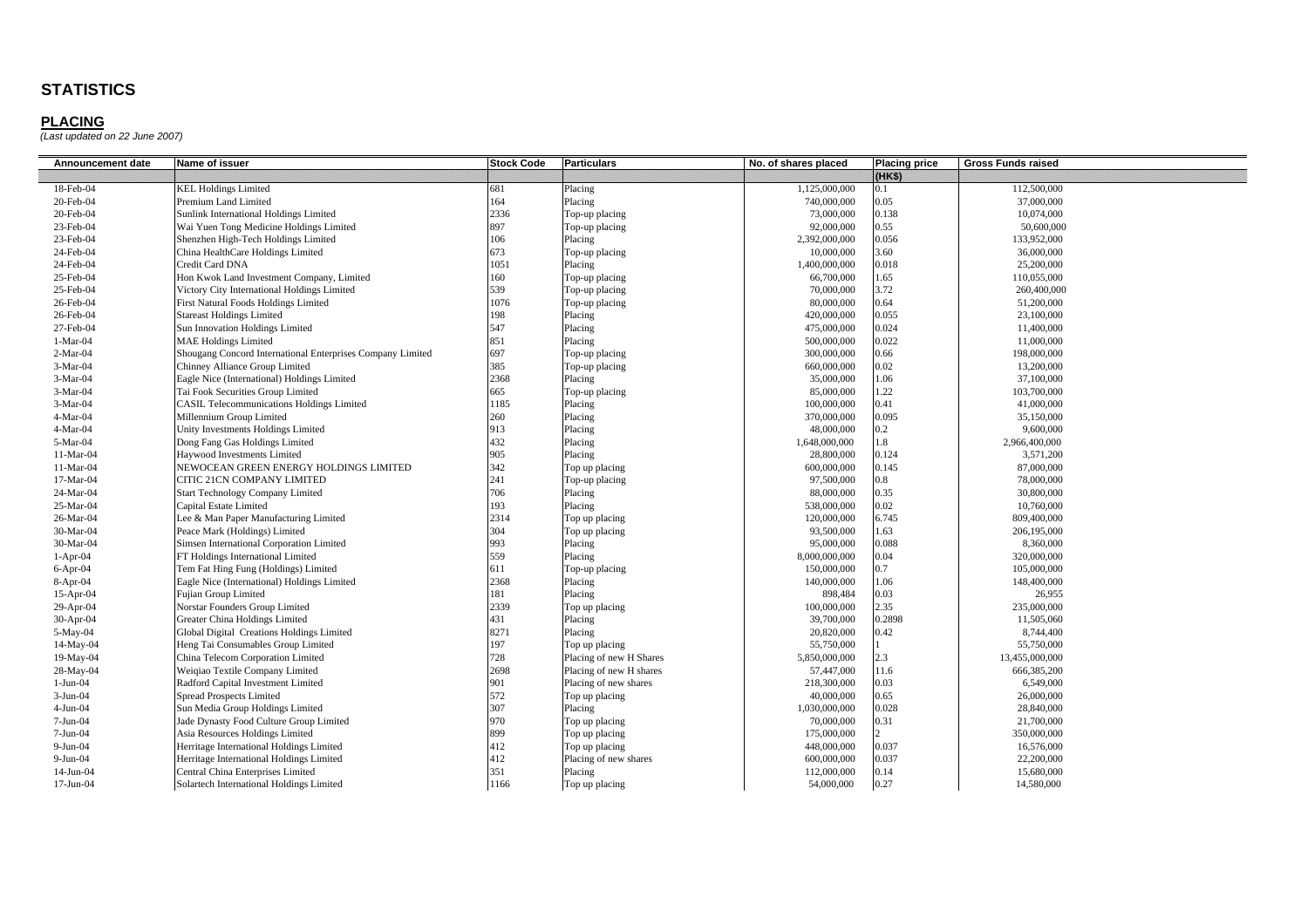| Announcement date | Name of issuer                                                     | <b>Stock Code</b> | <b>Particulars</b>      | No. of shares placed | <b>Placing price</b> | <b>Gross Funds raised</b> |
|-------------------|--------------------------------------------------------------------|-------------------|-------------------------|----------------------|----------------------|---------------------------|
|                   |                                                                    |                   |                         |                      | 88883                |                           |
|                   | Semtech International Holdings Limited (Note: Subscription already |                   |                         |                      |                      |                           |
| 6 July, 2004      | lapsed)                                                            | 724               | Top-up Placing          | 19,000,000           | 1.3                  | N/A                       |
| 7-Jul-04          | Paliburg Holdings Limited                                          | 617               | Top up placing          | 300,000,000          | 0.146                | 43,800,000                |
| $7-Jul-04$        | Yanzhou Coaal Mining Company Limited                               | 1171              | Placing                 | 204,000,000          | 8.3                  | 1,693,200,000             |
| 8-Jul-04          | Fortuna International Holdings Limited                             | 530               | Top up placing          | 1,000,000,000        | 0.011                | 11,000,000                |
| 16-Jul-04         | Golden Harvest Entertainment (Holdings) Limited                    | 1132              | Placing                 | 155,000,000          | 0.25                 | 38,750,000                |
| 19-Jul-04         | Imagi International Holdings Limited                               | 585               | Top up placing          | 26,000,000           | 1.58                 | 41,080,000                |
| 19-Jul-04         | Haywood Investments Limited                                        | 905               | Placing                 | 27,200,000           | 0.1                  | 2,720,000                 |
|                   | China United International Holdings Limited (Note: The Placing     |                   |                         |                      |                      |                           |
| 23-Jul-04         | Agreement has been lapsed on 31 August, 2004)                      | 273               | Placing                 | 90,000,000           | 0.3                  | 27,000,000                |
| 18-Aug-04         | Sun Media Group Holdings Limited                                   | 307               | Placing                 | 1,030,000,000        | 0.012                | 12,360,000                |
| 20-Aug-04         | Celestial Asia Securities Holdings Limited                         | 1049              | Placing                 | 72,000,000           | 0.33                 | 23,700,000                |
| 26-Aug-04         | Bestway International Holdings Limited                             | 718               | Placing                 | 560,000,000          | 0.024                | 13,300,000                |
| 27-Aug-04         | Millennium Group Limited                                           | 260               | Placing                 | 200,000,000          | 0.095                | 19,000,000                |
| 27-Aug-04         | Central China Enterprises Limited                                  | 351               | Placing                 | 134,660,000          | 0.45                 | 60,597,000                |
| 27-Aug-04         | Cosmopolitan International Holdings Limited                        | 120               | Placing                 | 106,000,000          | 0.176                | 18,656,000                |
| 13-Sep-04         | Maxx Bioscience Holdings Limited                                   | 512               | Placing                 | 55,180,000           | 0.136                | 7,504,480                 |
| 20-Sep-04         | Winsan (China) Investment Group Company Limited                    | 85                | Placing                 | 610,000,000          | 0.233                | 142,130,000               |
| 27-Sep-04         | <b>GOME Electrical Appliances Holding Limited</b>                  | 493               | Placing                 | 300,000,000          | 3.98                 | 1,194,000,000             |
| 28-Sep-04         | Kamboat Group Company Limited                                      | 318               | Placing                 | 9,096,900            | 0.44                 | 4.002.636                 |
| 28-Sep-04         | Credit Card DNA Security System (Holdings) Limited                 | 1051              | Placing                 | 400,000,000          | 0.056                | 22,400,000                |
| $4-Oct-04$        | .ianhua Supermarket Holdings Co., Ltd.                             | 980               | Placing of new H shares | 34,500,000           | $8.8\,$              | 303,600,000               |
| 5-Oct-04          | China Gas Holdings Limited                                         | 384               | Placing                 | 90,000,000           | 0.52                 | 46,800,000                |
| 8-Oct-04          | Sun Media Group Holdings Limited                                   | 307               | Placing                 | 387,500,000          | 0.012                | 4,650,000                 |
| 12-Oct-04         | <b>MAE Holdings Limited</b>                                        | 851               | Placing                 | 550,000,000          | 0.012                | 6,600,000                 |
| 12-Oct-04         | Global Bio-chem Technology Group Company Limited                   | 809               | Top up placing          | 190,000,000          | 5.7                  | 1,083,000,000             |
| 14-Oct-04         | <b>Benefun International Holdings Limited</b>                      | 1130              | Placing                 | 200,000,000          | 0.042                | 8,400,000                 |
| 14-Oct-04         | Kindboard Chemical Holdings Limtied                                | 148               | Top up placing          | 65,000,000           | 14.7                 | 955,500,000               |
| 15-Oct-04         | Melco International Development Limited                            | 200               | Top up placing          | 75,900,000           | 5.2                  | 394,680,000               |
| 18-Oct-04         | Paliburg Holdings Limited                                          | 617               | Top up placing          | 310,000,000          | 0.162                | 50,220,000                |
| 18-Oct-04         | First Natural Foods Holdings Limited                               | 76                | Placing                 | 28,500,000           | 0.49                 | 13,965,000                |
| 19-Oct-04         | Singamas Container Holdings Limited                                | 716               | Top up placing          | 88,811,000           | 3.93                 | 349,027,230               |
| 25-Oct-04         | AMS Public Transport Holdings Limited                              | 77                | Top up placing          | 20,000,000           | 1.15                 | 23,000,000                |
| 28-Oct-04         | Pacific Century Premium Developments Limited                       | 432               | Top up placing          | 118,000,000          | 2.18                 | 257,240,000               |
| $2-Nov-04$        | Zhong Hua International Holdings Limited                           | 1064              | Placing                 | 475,000,000          | 0.09                 | 42,750,000                |
| 5-Nov-04          | China Conservational Power Holdings Limited                        | 290               | Placing                 | 64,454,000           | 0.23                 | 14,824,420                |
| 8-Nov-04          | <b>REXCAPITAL International Holdings Limited</b>                   | 155               | Placing                 | 340,000,000          | 0.04                 | 13,600,000                |
| $11-Nov-04$       | Macau Success Limited                                              | 487               | Top up placing          | 317,000,000          | 1.28                 | 405,760,000               |
| $11-Nov-04$       | Medtech Group Company Limited                                      | 1031              | Top up placing          | 992,300,000          | 0.095                | 94,268,500                |
| 12-Nov-04         | Ruili Holdings Limited                                             | 491               | Placing                 | 9,000,000,000        | 0.01                 | 90,000,000                |
| $17-Nov-04$       | Premium Land Limited                                               | 164               | Placing                 | 902,280,000          | 0.02                 | 18,045,600                |
| 18-Nov-04         | <b>Foundation Group Limited</b>                                    | 1182              | Placing                 | 72,800,000           | 0.095                | 6,916,000                 |
| 18-Nov-04         | Medtech Group Company Limited                                      | 1031              | Top up placing          | 330,800,000          | 0.175                | 57,890,000                |
| 19-Nov-04         | China Northern Enterprises Investment Fund Limited                 | 2324              | Placing                 | 10,600,000           | 0.47                 | 4,982,000                 |
| 22-Nov-04         | Capital Prosper Limited                                            | 1003              | Top up placing          | 250,000,000          | 0.058                | 14,500,000                |
| 23-Nov-04         | Sun East Technology (Holdings) Limited                             | 365               | Top up placing          | 25,000,000           | 0.80                 | 20,000,000                |
| 23-Nov-04         | Hanny Holdings Limited                                             | 275               | Top up placing          | 37,000,000           | 3.22                 | 119,140,000               |
| 25-Nov-04         | China Green (Holdings) Limited                                     | 904               | Top up placing          | 105,000,000          | 1.46                 | 153,300,000               |
| 26-Nov-04         | Central China Enterprises Limited                                  | 351               | Placing                 | 50,000,000           | 0.54                 | 27,000,000                |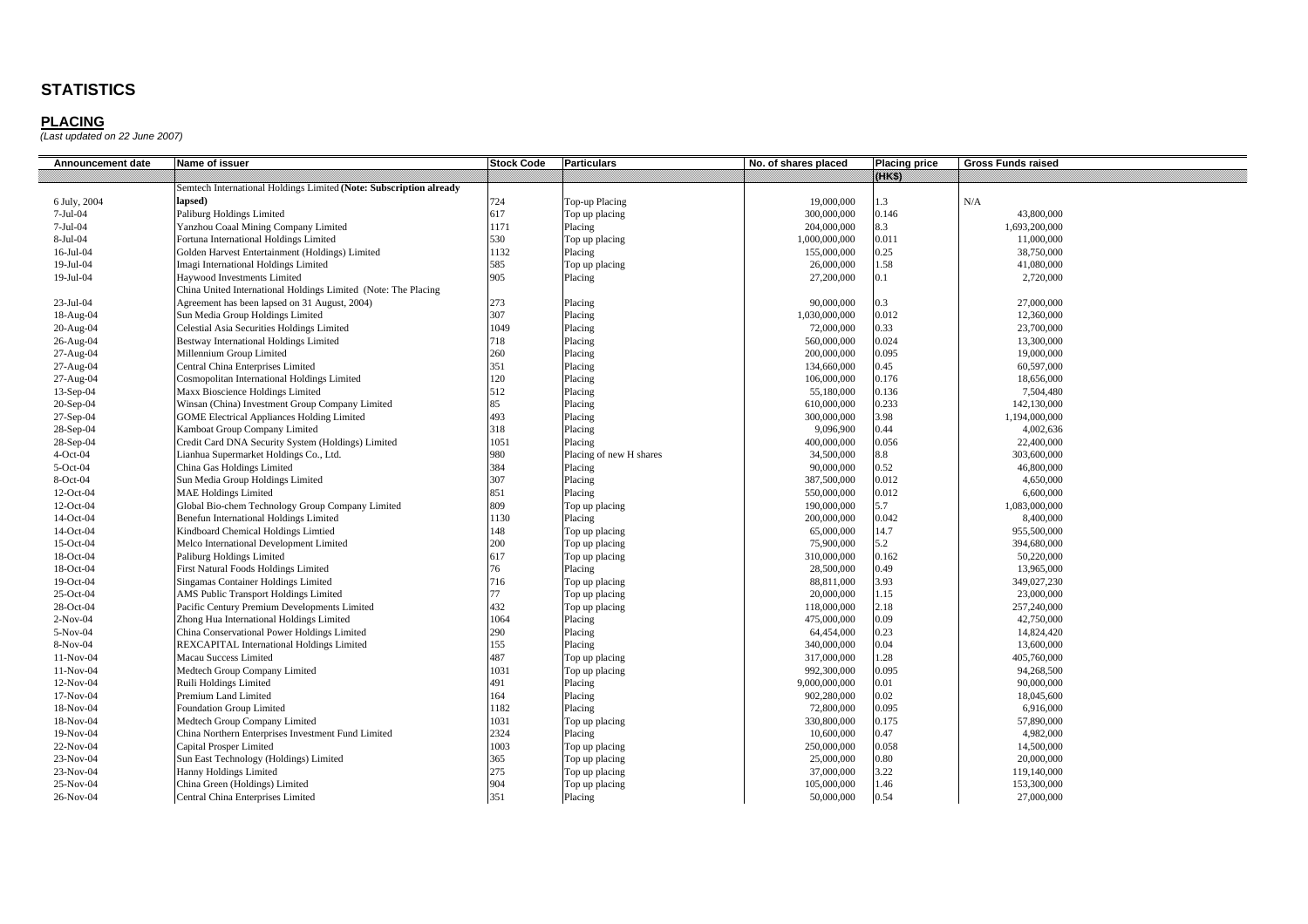| Announcement date | Name of issuer                                                     | <b>Stock Code</b> | <b>Particulars</b>         | No. of shares placed | <b>Placing price</b> | <b>Gross Funds raised</b> |
|-------------------|--------------------------------------------------------------------|-------------------|----------------------------|----------------------|----------------------|---------------------------|
|                   |                                                                    |                   |                            |                      | 1483                 |                           |
| 29-Nov-04         | China Nan Feng Group Limited                                       | 979               | Top up placing             | 60,000,000           | 0.08                 | 4,800,000                 |
| 29-Nov-04         | China United International Holdings Limited                        | 273               | Placing                    | 17,640,000           | 0.24                 | 4,233,600                 |
| 30-Nov-04         | Wing On Travel (Holdings) Limited                                  | 1189              | Top up placing             | 6,000,000,000        | 0.028                | 168,000,000               |
| 30-Nov-04         | Fortuna International Holdings Limited                             | 530               | Top up placing             | 1,170,000,000        | 0.015                | 17,550,000                |
| 30-Nov-04         | <b>Starbow Holdings Limited</b>                                    | 397               | Placing                    | 147,140,000          | 0.045                | 6,621,300                 |
| $3-Dec-04$        | Sun Sports Media Group Limited                                     | 307               | Placing                    | 555,555,556          | 0.018                | 10,000,000                |
| $3-Dec-04$        | VST Holding Limited                                                | 856               | Placing of new shares      | 140,000,000          | 0.139                | 19,460,000                |
| 8-Dec-04          | Sun Innovation Holdings Limited                                    | 547               | Placing of new shares      | 230,000,000          | 0.0468               | 10,764,000                |
| 14-Dec-04         | e Saunda Holdings Limited                                          | 738               | Placing of new shares      | 50,000,000           | 1.04                 | 52,000,000                |
| $14$ -Dec-05      | <b>GOME Electrical Appliances Holding Limited</b>                  | 493               | Placing                    | 220,000,000          | 5.25                 | 1,375,000,000             |
| 15-Dec-04         | Cheung Tai Hong Holdings Limited                                   | 199               | Placing                    | 150,000,000          | 0.4                  | 60,000,000                |
| 15-Dec-04         | China Star Entertainment Limited                                   | 326               | Top up placing             | 60,765,000           | 0.6                  | 36,459,000                |
| 15-Dec-04         | China Star Entertainment Limited                                   | 326               | Placing of new shares      | 60,765,000           | 0.6                  | 36,459,000                |
| 17-Dec-04         | Medtech Group Company Limited                                      | 1031              | Top up placing             | 1,587,700,000        | 0.34                 | 539,818,000               |
| 20-Dec-04         | Cross-Harbour (Holdings) Limited                                   | 32                | Top up placing             | 20,000,000           | 5.1                  | 102,000,000               |
| 22-Dec-04         | Dah Hwa International (Holdings) Limited                           | 600               | Placing of new shares      | 237,600,000          | 0.27                 | 64,152,000                |
| 23-Dec-04         | <b>MAE Holdings Limited</b>                                        | 851               | Top up placing             | 130,640,000          | 0.016                | 2,090,240                 |
|                   | Nippon Asia Investments Holdings Limited (formerly known as: China |                   |                            |                      |                      |                           |
| 23-Dec-05         | City Natural Gas Holdings Limited)                                 | 603               | Placing                    | 1,000,000,000        | 0.025                | 25,000,000                |
| 28-Dec-05         | Cheung Tai Hong Holdings Limited                                   | 199               | Placing                    | 25,000,000           | 0.81                 | 20,250,000                |
| $5-Jan-05$        | Get Nice Holdings Limited                                          | 64                | Top up placing             | 60,000,000           | 1.8                  | 108,000,000               |
| $6-Jan-05$        | Premium Land Limited                                               | 164               | Placing of new shares      | 530,000,000          | 0.03                 | 15,900,000                |
| $6-Jan-05$        | Emperor (China Concept) Investments Limited                        | 296               | Placing of new shares      | 31,950,000           | 2.88                 | 92,016,000                |
| $7-Jan-05$        | Gorient (Holdings) Limited                                         | 729               | Top up placing             | 260,000,000          | 0.08                 | 20,800,000                |
| $7-Jan-05$        | China Sci-Tech Holdings Limited                                    | 985               | Top up placing             | 2,437,474,000        | 0.04                 | 97,498,960                |
| $10$ -Jan- $05$   | Sino Prosper Holdings Limited                                      | 766               | Top up placing             | 115,000,000          | 0.4                  | 44,600,000                |
| $10-Jan-05$       | Unity Investments Holdings Limited                                 | 913               | Placing of new shares      | 15,998,000           | 0.14                 | 2,239,720                 |
| $10-Jan-05$       | Wonson International Holdings Limited                              | 651               | Placing                    | 4,367,484,000        | 0.052                | 227,109,168               |
| $11-Jan-05$       | Standard Chartered PLC                                             | 2888              | Placing of new shares      | 117,902,943          | 920 pence            | GBP1,085,000,000          |
| $11-Jan-05$       | Soundwill Holdings Limited                                         | 878               | Top up placing             | 10,000,000           | 2.7                  | 27,000,000                |
| $11-Jan-05$       | Hansom Eastern Holdings Limited                                    | 279               | Top up placing             | 300,000,000          | 0.04                 | 12,000,000                |
| $11-Jan-05$       | Pearl Oriental Enterprises Limited                                 | 600               | Top up placing             | 200,000,000          |                      | 200,000,000               |
| $13-Jan-05$       | Good Fellow Group Limited                                          | 910               | Top up placing             | 489,000,000          | $0.2^{\circ}$        | 97,800,000                |
| $13-Jan-05$       | Baoye Group Company Limited                                        | 2355              | Placing of new H shares    | 36,136,800           | 4.05                 | 146,354,040               |
| 18-Jan-05         | Jpbest Group Limited                                               | 335               | Top up placing             | 108,754,000          | 1.42                 | 154,430,680               |
| $19-Jan-05$       | Hopefluent Group Holdings Limited                                  | 733               | Top up placing             | 14,000,000           | .38                  | 19,320,000                |
| $20-Ian-05$       | Wai Yuen Tong Medicine Holdings Limited                            | 897               | Top up placing             | 552,000,000          | 0.065                | 35,880,000                |
| $21-Jan-05$       | Wing Lee Holdings Limited                                          | 876               | Top up placing             | 9,350,000            | 4.9                  | 45,815,000                |
| $21-Jan-05$       | Hon Po Group                                                       | 228               | Top up placing             | 126,000,000          | 0.0624               | 7,862,400                 |
| $21-Jan-05$       | Massive Resources International Corporation Limited                | 70                | Top up placing             | 1,816,270,000        | 0.0355               | 64,477,585                |
| 24-Jan-05         | Skynet (International Group) Holdings Limited                      | 577               | Placing of existing shares | 156,000,000          |                      | 156,000,000               |
| 24-Jan-05         | Luen Thai Holdings Limited                                         | 311               | Top up placing             | 90,200,000           | 4.07                 | 367,114,000               |
| 24-Jan-05         | Chi Cheung Investment Company, Limited                             | 112               | Placing of new shares      | 56,460,000           | 0.95                 | 53,637,000                |
| 26-Jan-05         | Pacific Basin Shipping Limited                                     | 2343              | Placing                    | 320,208,434          | 3.215                | 1,029,470,115             |
| 26-Jan-05         | Radford Capital Investment Limited                                 | 901               | Placing of new shares      | 500,000,000          | 0.0328               | 16,400,000                |
| 27-Jan-05         | 139 Holdings Limited                                               | 139               | Placing of new shares      | 4,000,000,000        | 0.032                | 128,000,000               |
| $27-Jan-05$       | Beijing Capital Land Limited                                       | 2868              | Placing of new H shares    | 112,926,000          | 2.16                 | 243,920,160               |
| $28$ -Jan-05      | Sun Innovation Holdings Limited                                    | 547               | Placing of new shares      | 225,000,000          | 0.0625               | 14,062,500                |
| 3-Feb-05          | First Dragoncom Agro-Strategy Holdings Limited                     | 875               | Placing of new shares      | 400,000,000          | 0.035                | 14,000,000                |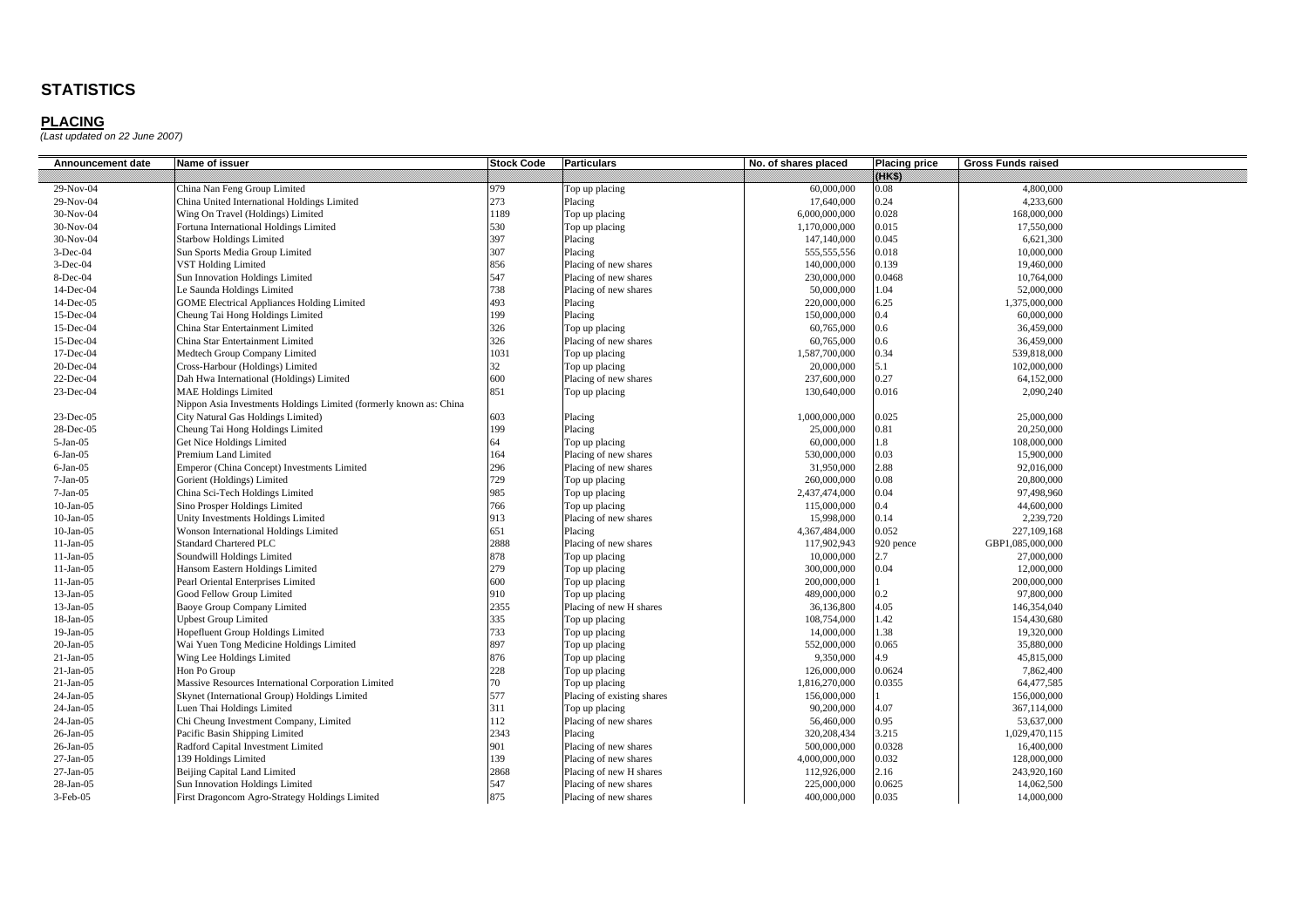| Announcement date | Name of issuer                                     | <b>Stock Code</b> | <b>Particulars</b>         | No. of shares placed | <b>Placing price</b> | <b>Gross Funds raised</b> |
|-------------------|----------------------------------------------------|-------------------|----------------------------|----------------------|----------------------|---------------------------|
|                   |                                                    |                   |                            |                      | 09833                |                           |
| 3-Feb-05          | China Sci-Tech Holdings Limited                    | 985               | Placing of new shares      | 200,000,000          | 0.3                  | 60,000,000                |
| 4-Feb-05          | Dickson Group Holdings Limited                     | 313               | Placing of new shares      | 185,000,000          | 0.036                | 6,660,000                 |
| $4$ -Feb $-05$    | Wing On Travel (Holdings) Limited                  | 1189              | Placing of new shares      | 6,400,000,000        | 0.022                | 140,800,000               |
| 7-Feb-05          | Radford Capital Investment Limited                 | 901               | Placing of new shares      | 452,958,000          | 0.022                | 9.965.076                 |
| 16-Feb-05         | <b>Ezcom Holdings Limited</b>                      | 312               | Placing of new shares      | 66,700,000           | 0.15                 | 10,005,000                |
| 17-Feb-05         | <b>MAE Holdings Limited</b>                        | 851               | Top up placing             | 400,000,000          | 0.016                | 6,400,000                 |
| 18-Feb-05         | Golden Harvest Entertainment (Holdings) Limited    | 1132              | Placing of new shares      | 31,200,000           | 0.25                 | 7,800,000                 |
| 18-Feb-05         | China Northern Enterprises Investment Fund Limited | 2324              | Placing of new shares      | 10,600,000           | 0.56                 | 5,936,000                 |
| 21-Feb-05         | Moulin Global Eyecare Holdings Limited             | 389               | Top up placing             | 54,616,106           | 5.724                | 312,622,591               |
| 23-Feb-05         | Matsunichi Communication Holdings Limited          | 283               | Top up placing             | 80,000,000           | 2.6                  | 208,000,000               |
| 24-Feb-05         | China Star Entertainment Limited                   | 326               | Top up placing             | 76,600,000           | $0.5^{\circ}$        | 38,300,000                |
| 25-Feb-05         | Shanghai Forte Land Co., Ltd.                      | 2337              | Placing of new shares      | 146,602,687          | 2.82                 | 413,419,577               |
| $1-Mar-05$        | <b>Ezcom Holdings Limited</b>                      | 312               | Placing of new shares      | 20,000,000           | 0.15                 | 3,000,000                 |
| $2-Mar-05$        | Asia Orient Holdings Limited                       | 214               | Top up placing             | 34,600,000           | $2.5\,$              | 86,500,000                |
| $2-Mar-05$        | Harmony Asset Limited                              | 428               | Placing of new shares      | 24,300,000           | 0.35                 | 8,505,000                 |
| $4-Mar-05$        | Heritage International Holdings Limited            | 412               | Placing of new shares      | 1,478,000,000        | 0.0208               | 30,742,400                |
| $9-Mar-05$        | China United International Holdings Limited        | 273               | Placing of new shares      | 274,000,000          | 0.168                | 46,032,000                |
| 11-Mar-05         | Hans Energy Company Limited                        | 554               | Top up placing             | 100,000,000          |                      | 100,000,000               |
| 15-Mar-05         | China Water Affairs Group Limited                  | 855               | Top-up placing             | 30,000,000           | 0.5                  | 15,000,000                |
| 23-Mar-05         | China Financial Industry Investment Fund Limited   | 1227              | Placing of new shares      | 10,000,000           | 0.188                | 1,880,000                 |
| 24-Mar-05         | China Nan Feng Group Limited                       | 979               | Top up placing             | 98,900,000           | 0.08                 | 7,912,000                 |
| $1-Apr-05$        | China Sciences Conservational Power Limited        | 351               | Placing of new shares      | 90,000,000           | 0.76                 | 68,400,000                |
| $4-Apr-05$        | Pricerite Group Limited                            | 996               | Placing of new shares      | 223,000,000          | 0.3                  | 66,900,000                |
| $4-Apr-05$        | China Water Affairs Group Limited                  | 855               | Top up placing             | 57,600,000           | $0.5^{\circ}$        | 28,800,000                |
| $7-Apr-05$        | <b>Ezcom Holdings Limited</b>                      | 312               | Placing of new shares      | 35,500,000           | 0.114                | 4,047,000                 |
| 20-Apr-05         | Heritage International Holdings Limited            | 412               | Placing of new shares      | 500,000,000          | 0.16                 | 80,000,000                |
| $21-Apr-05$       | K. Wah Construction Materials Limited              | 27                | Top up placing             | 146,000,000          | 8                    | 1,168,000,000             |
| $21-Apr-05$       | New World Cyberbase Limited                        | 276               | Placing of new shares      | 58,000,000           | 0.24                 | 13,920,000                |
| $27-Apr-05$       | Hua Yi Copper Holdings Limited                     | 559               | Top up placing             | 25,912,000           | 0.93                 | 24,098,160                |
| 27-Apr-05         | Hua Yi Copper Holdings Limited                     | 559               | Placing of new shares      | 80,000,000           | 0.93                 | 74,400,000                |
| 29-Apr-05         | eSun Holdings Limited                              | 571               | Placing of new shares      | 74,000,000           | 2.1                  | 155,400,000               |
| $26$ -Apr-05      | Bestway International Holdings Limited             | 718               | Top up placing             | 682,000,000          | 0.04                 | 27,280,000                |
| $3-May-05$        | China Treasure (Greater China) Investments Limited | 810               | Placing of new shares      | 20,600,000           | 0.13                 | 2,678,000                 |
| 12-May-05         | <b>IPE Group Limited</b>                           | 929               | Top up placing             | 100,000,000          | 1.15                 | 115,000,000               |
| 12-May-05         | <b>United Power Investment Limited</b>             | 674               | Top up placing             | 219,176,800          | 0.6                  | 131,506,080               |
| 17-May-05         | Melco International Development Limited            | 200               | Top up placing             | 140,000,000          | 9.125                | 1,277,500,000             |
| 17-May-05         | renren Holdings Limited                            | 59                | Placing of new shares      | 1,355,000,000        | 0.016                | 21.680,000                |
| 18-May-05         | Gorient (Holdings) Limited                         | 729               | Placing of new shares      | 345,000,000          | 0.04                 | 13,800,000                |
| 18-May-05         | Zhong Hua International Holdings Limited           | 1064              | Placing of new shares      | 783,000,000          | 0.02                 | 15,660,000                |
| 20-May-05         | Unity Investments Holdings Limited                 | 913               | Placing of new shares      | 87,978,000           | 0.041                | 3,607,098                 |
| 24-May-05         | Sky Hawk Computer Group Holdings Limited           | 1129              | Top up placing             | 99,000,000           | 0.1                  | 9,900,000                 |
| 24-May-05         | Solartech International Holdings Limited           | 1166              | Top up placing             | 65,390,000           | 0.28                 | 18,309,200                |
| 27-May-05         | Wonson International Holdings Limited              | 651               | Placing of new shares      | 3,000,000,000        | 0.0135               | 40,500,000                |
| 30-May-05         | <b>Beautforte Investors Corporation Limited</b>    | 21                | Placing of new shares      | 58,564,000           | $0.4^{\circ}$        | 23,425,600                |
| $6$ -Jun- $05$    | Hua Han Bio-Pharmaceutical Holdings Limited        | 587               | Placing of new shares      | 133,232,400          | 0.86                 | 114,579,864               |
| $13-Jun-05$       | Hansom Eastern Holdings Limited                    | 279               | Placing of new shares      | 60,000,000           | 0.54                 | 32,400,000                |
| $13$ -Jun-05      | Hansom Eastern Holdings Limited                    | 279               | Subscription of new shares | 35,000,000           | 0.58                 | 20,300,000                |
| $15$ -Jun-05      | Zida Computer Technologies Limited                 | 859               | Top up placing             | 20,000,000           | 0.51                 | 10,200,000                |
| 23-Jun-05         | Get Nice Holdings Limited                          | 64                | Placing of new shares      | 50,000,000           | 0.82                 | 41,000,000                |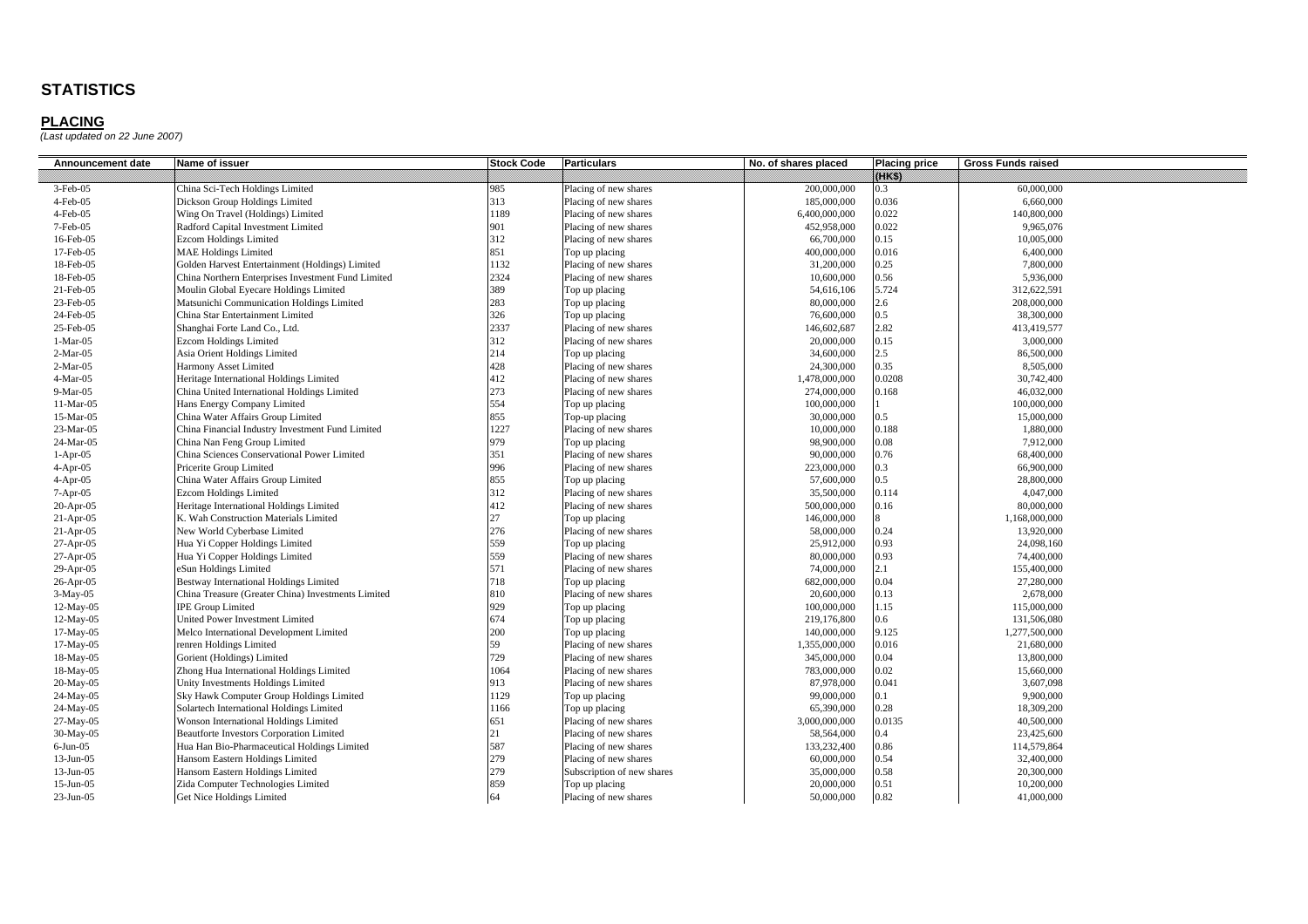| Announcement date | Name of issuer                                         | <b>Stock Code</b> | <b>Particulars</b>                 | No. of shares placed | <b>Placing price</b> | <b>Gross Funds raised</b> |
|-------------------|--------------------------------------------------------|-------------------|------------------------------------|----------------------|----------------------|---------------------------|
|                   |                                                        |                   |                                    |                      | 8888                 |                           |
| 24-Jun-05         | Daqing Petroleum and Chemical Group Limited            | 362               | Top up placing                     | 214,810,000          | 0.455                | 97,738,550                |
| 5-Jul-05          | Pearl Oriental Enterprises Limited                     | 600               | Placing of new shares              | 60,000,000           | 0.35                 | 21,000,000                |
| 8-Jul-05          | Kingboard Chemical Holdings Limited                    | 148               | Top up placing                     | 40,000,000           | 22.25                | 890,000,000               |
| $21-Jul-05$       | Sinochem Hong Kong Holdings Limited                    | 297               | Placing of new shares              | 390,000,000          | 1.3                  | 507,000,000               |
| 25-Jul-05         | Jiangxi Copper Company Limited                         | 358               | Placing of new H Shares            | 231,000,000          | 3.813                | 880,803,000               |
| 26-Jul-05         | <b>Chitaly Holdings Limited</b>                        | 1198              | Top up placing                     | 20,000,000           |                      | 100,000,000               |
| 26-Jul-05         | Heng Tai Consumables Group Limited                     | 197               | Top up placing                     | 164,000,000          | 1.25                 | 205,000,000               |
| 29-Jul-05         | Qin Jia Yuan Media Services Company Limited            | 2366              | Top up placing                     | 70,000,000           | 1.83                 | 128,100,000               |
| $3-Aug-05$        | Dickson Group Holdings Limited                         | 313               | Placing of new shares              | 16,000,000           | 0.29                 | 4,640,000                 |
| $4-Aug-05$        | Foxconn International Holdings Limited                 | 2038              | Placing of new shares              | 26,915,000           | 5.065                | 136,324,475               |
| $10-Aug-05$       | <b>Hopson Development Holdings Limited</b>             | 754               | Placing of new shares              | 200,600,000          | 4.875                | 977,925,000               |
| 12-Aug-05         | Industrial and Commercial Bank of China (Asia) Limited | 349               | Placing of new shares              | 6,596,330            | 11.0583              | 72,944,196                |
| 12-Aug-05         | Wing Shing International Holdings Limited              | 850               | Placing of new shares              | 82,000,000           | 0.125                | 10,250,000                |
| 15-Aug-05         | Heritage International Holdings Limited                | 412               | Placing of new shares              | 237,000,000          | $_{0.1}$             | 23,700,000                |
| 24-Aug-05         | <b>Wonson International Holdings Limited</b>           | 651               | Placing of new shares              | 88,600,000           | 0.1                  | 8,860,000                 |
| 26-Aug-05         | <b>CASH Retail Management Group Limited</b>            | 996               | Placing of new shares              | 100,000,000          | 0.45                 | 45,000,000                |
| 30-Aug-05         | Lifestyle International Holdings Limited               | 1212              | Top up placing                     | 100,000,000          | 12.55                | 1,255,000,000             |
| $31-Aug-05$       | PetroChina Company Limited                             | 857               | Placing of new shares              | 3,516,482,000        |                      | 21,098,892,000            |
| $5-Sep-05$        | Greater China Holdings Limited                         | 431               | Placing of new shares              | 47,600,000           | 0.5                  | 23,800,000                |
| $7-Sep-05$        | Riche Multi-Media Holdings Limited                     | 764               | Top up placing                     | 400,000,000          | 0.34                 | 136,000,000               |
| 8-Sep-05          | <b>Techtronic Industries Company Limited</b>           | 669               | Top up placing                     | 96,000,000           | 19.25                | 1,848,000,000             |
| $9-Sep-05$        | China Sciences Conservational Power Limited            | 351               | Placing of new shares              | 65,000,000           | 0.76                 | 49,400,000                |
| $12-Sep-05$       | Zhong Hua International Holdings Limited               | 1064              | Placing of new shares              | 200,000,000          | 0.036                | 7,200,000                 |
| 15-Sep-05         | Anex International Holdings Limited                    | 723               | Placing of new shares              | 91,504,969           | 0.1                  | 9,150,497                 |
| 22-Sep-05         | Victory Group Limited                                  | 1139              | Top up placing                     | 215,000,000          | 0.035                | 7,525,000                 |
| 23-Sep-05         | Kantone Holdings Limited                               | 1059              | Top up placing                     | 240,000,000          | 0.73                 | 175,200,000               |
| 27-Sep-05         | Credit Card DNA Security System (Holdings) Limited     | 1051              | Placing of new shares              | 2,120,000,000        | 0.06                 | 127,200,000               |
| 28-Sep-05         | Wanji Pharmaceutical Holdings Limited                  | 835               | Placing of new shares              | 108,840,000          | 0.105                | 11,428,200                |
| 29-Sep-05         | Minmetals Resources Limited                            | 1208              | Placing of new and existing shares | 278,000,000          | 2.3                  | 639,400,000               |
| 30-Sep-05         | Hopefluent Group Holdings Limited                      | 733               | Top up placing                     | 25,300,000           | 2.15                 | 54,395,000                |
| $4-Oct-05$        | Radford Capital Investment Limited                     | 901               | Placing of new shares              | 68,800,000           | 0.1                  | 6,880,000                 |
| $6$ -Oct-05       | Ecogreen Fine Chemicals Group Limited                  | 2341              | Top-up placing                     | 46,000,000           | 1.29                 | 59,340,000                |
| 18-Oct-05         | Wah Yuen Holdings Limited                              | 2349              | Placing of new shares              | 14,000,000           | 0.4                  | 5,600,000                 |
| 19-Oct-05         | Pearl Oriental Enterprises Limited                     | 600               | Placing of new shares              | 350,000,000          | 0.35                 | 122,500,000               |
| 20-Oct-05         | Orient Industries Holdings Ltd                         | 353               | Top-up placing                     | 41,700,000           | 0.79                 | 32,943,000                |
| 28-Oct-05         | China Gas Holdings Limited                             | 384               | Placing of new shares              | 133,000,000          | 1.16                 | 154,280,000               |
| 28-Oct-05         | Sky Hawk Computer Group Holdings Limited               | 1129              | Top-up placing                     | 58,000,000           | 0.1                  | 5,800,000                 |
| 28-Oct-05         | Sky Hawk Computer Group Holdings Limited               | 1129              | Placing of new shares              | 41,000,000           | 0.1                  | 4,100,000                 |
| $2-Nov-05$        | Soundwill Holdings Limited                             | 878               | Top-up placing                     | 15,000,000           | 1.95                 | 29,250,000                |
| $3-Nov-05$        | <b>Baoye Group Company Limited</b>                     | 2355              | Placing of new shares              | 43,364,160           | 4.85                 | 210,316,176               |
| 15-Nov-05         | Asia Standard Hotel Group Limited                      | 292               | Top-up placing                     | 1,010,000,000        | 0.195                | 196,950,000               |
| 18-Nov-05         | Radford Capital Investment Limited                     | 901               | Placing of new shares              | 150,000,000          | 0.15                 | 22,500,000                |
| $21-Nov-05$       | Willie International Holdings Limited                  | 273               | Placing of new shares              | 438,000,000          | 0.18                 | 78,840,000                |
| 29-Nov-05         | China Gas Holdings Limited                             | 384               | Placing of new shares              | 210,000,000          | 1.185                | 248,850,000               |
| 30-Nov-05         | Harbin Power Equipment Company Limited                 | 1133              | Placing of new H shares            | 85,300,000           | 4.45                 | 379,585,000               |
| $6$ -Dec-05       | nner Mongolia Development (Holdings) Limited           | 279               | Placing of new shares              | 44,000,000           | 0.67                 | 29,480,000                |
| 7-Dec-05          | Unity Investments Holdings Limited                     | 913               | Placing of new shares              | 250,000,000          | 0.14                 | 35,000,000                |
| 8-Dec-05          | Tidetime Sun (Group) Limited                           | 307               | Placing of new shares              | 67,232,000           | 0.15                 | 10,084,800                |
| 9-Dec-05          | Sinolink Worldwide Holdings Limited                    | 1168              | Top-up placing                     | 280,000,000          | 1.95                 | 546,000,000               |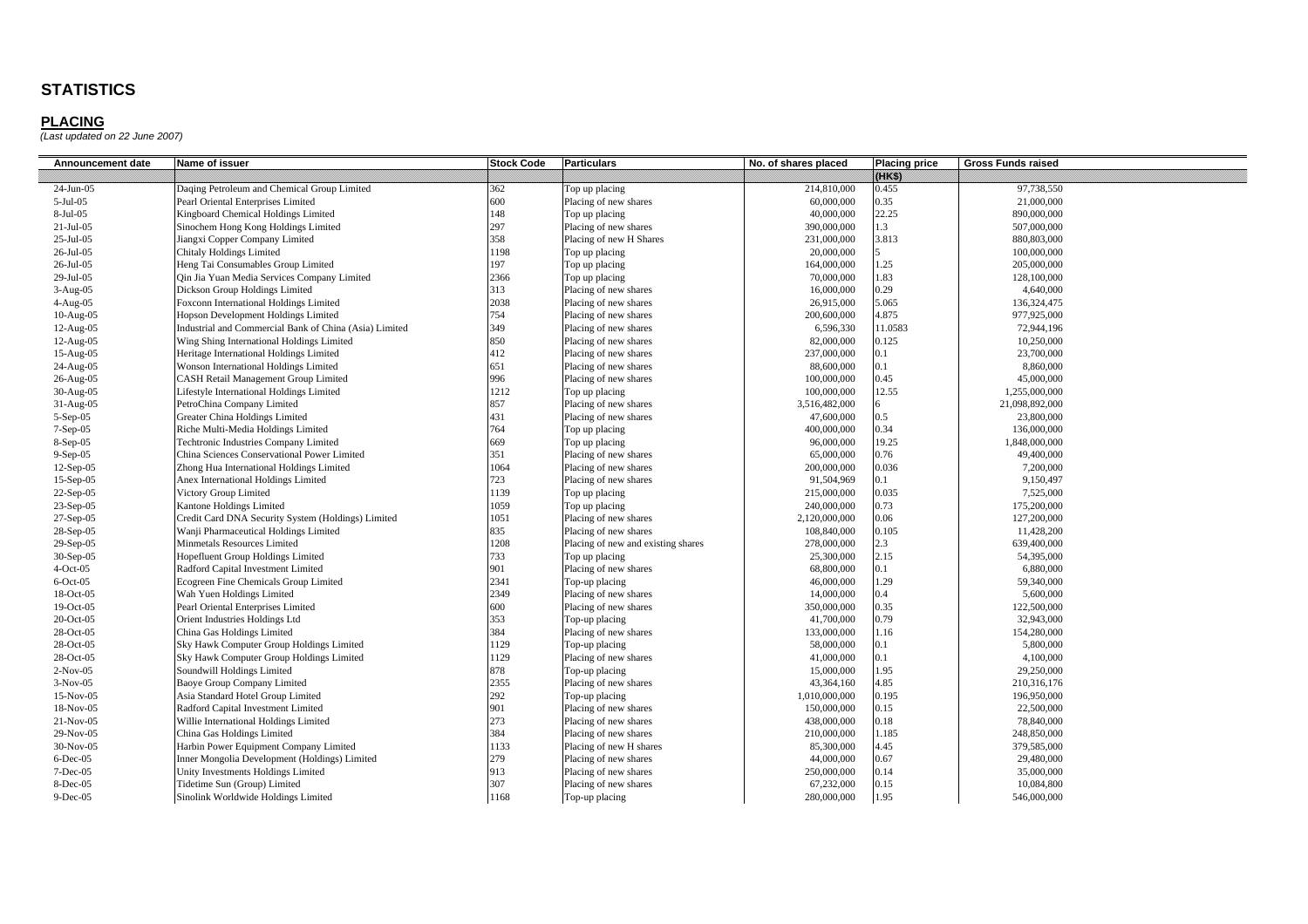| Announcement date   | Name of issuer                                                  | <b>Stock Code</b> | <b>Particulars</b>         | No. of shares placed | <b>Placing price</b> | <b>Gross Funds raised</b> |
|---------------------|-----------------------------------------------------------------|-------------------|----------------------------|----------------------|----------------------|---------------------------|
|                     |                                                                 |                   |                            |                      | 88883                |                           |
| $13$ -Dec-05        | Vongroup Limited                                                | 318               | Top-up placing             | 11,045,000           | 1.5                  | 16,567,500                |
| 15-Dec-05           | Foxconn International Holdings Limited                          | 2038              | Placing of new shares      | 4,640,000            | 12.5                 | 58,000,000                |
| $21 - Dec-05$       | New World Development Company Limited                           | 17                | Placing of new shares      | 107,000,000          | 11.5                 | 1,230,500,000             |
| 7-Dec-05            | China Wireless Technologies Limited                             | 2369              | Top-up placing             | 40,000,000           | 1.05                 | 42,000,000                |
| $9-Dec-05$          | <b>Starbow Holdings Limited</b>                                 | 397               | Placing of new shares      | 276,580,000          | 0.038                | 10,510,040                |
| 22-Dec-05           | Sky Hawk Computer Group Holdings Limited                        | 1129              | Placing of new shares      | 250,000,000          | 0.11                 | 27,500,000                |
| 5-Jan-06 & 6-Jan-06 | China Wireless Technologies Limited                             | 2369              | Top-up placing             | 40,000,000           | 1.22                 | 48,800,000                |
|                     | Sino Katalytics Investment Corporation (formerly known as China |                   |                            |                      |                      |                           |
| $9-Jan-06$          | Northern Enterprises Investment Fund Limited)                   | 2324              | Top-up placing             | 10,500,000           | 0.7                  | 7,350,000                 |
| $11-Jan-06$         | Asia Orient Holdings Limited                                    | 214               | Top-up placing             | 16,000,000           | 1.85                 | 29,600,000                |
| $13-Jan-06$         | Yanion International Holdings Limited                           | 82                | Placing of new shares      | 124,330,000          | 0.235                | 29.217.550                |
| $20$ -Jan- $06$     | Peace Mark (Holdings) Limited                                   | 304               | Top-up placing             | 90,000,000           | 3.25                 | 292,500,000               |
| $20$ -Jan- $06$     | China Water Affairs Group Limited                               | 855               | Top-up placing             | 107,700,000          | 0.42                 | 45,234,000                |
| $20$ -Jan- $06$     | China Resources Land Limited                                    | 1109              | Top-up placing             | 300,000,000          | 3.725                | 1,117,500,000             |
| $25$ -Jan-06        | Sinolink Worldwide Holdings Limited                             | 1168              | Top-up placing             | 189,456,448          | 2.34                 | 443,328,088               |
| 1-Feb-06            | Wing Shing International Holdings Limited                       | 850               | Subscription of new shares | 60,000,000           | 0.165                | 9,900,000                 |
| 3-Feb-06            | Sino Prosper Holdings Limited                                   | 766               | Placing of new shares      | 49,763,158           | 0.8                  | 39,810,526                |
| $6$ -Feb-06         | Inner Mongolia Development (Holdings) Limited                   | 279               | Placing of new shares      | 1,000,000,000        | 0.2                  | 200,000,000               |
| 7-Feb-06            | <b>Beauforte Investors Corporation Limited</b>                  | 21                | Placing of new shares      | 70,000,000           | 0.4                  | 28,000,000                |
| 13-Feb-06           | Neo-China (Group) Holdings Limited                              | 563               | Top-up placing             | 496,720,000          | 0.89                 | 442,080,800               |
| 14-Feb-06           | Shougang Concord International Enterprises Company Limited      | 697               | Placing of new shares      | 929,000,000          | 0.53                 | 492,370,000               |
| 14-Feb-06           | Karl Thomson Holdings Limited                                   |                   | Placing of new shares      | 65,000,000           | 0.9                  | 58,500,000                |
| 15-Feb-06           | Victory City International Holdings Limited                     | 539               | Top-up placing             | 60,000,000           | 2.93                 | 175,800,000               |
| 15-Feb-06           | <b>ITC Corporation Limited</b>                                  | 372               | Placing of new shares      | 214,400,000          | 0.72                 | 154,368,000               |
| 20-Feb-06           | Radford Capital Investment Limited                              | 901               | Placing of new shares      | 79,000,000           | 0.12                 | 9,480,000                 |
| 23-Feb-06           | Capital Strategic Investment Limited                            | 497               | Top-up placing             | 50,000,000           | 1.1                  | 55,000,000                |
| 24-Feb-06           | TPV Technology Limited                                          | 903               | Top-up placing             | 106,500,000          |                      | 958,500,000               |
| 28-Feb-06           | EVA Precision Industrial Holdings Limited                       | 838               | Top-up placing             | 80,000,000           | 1.38                 | 110,400,000               |
| 28-Feb-06           | Honesty Treasure International Holdings Limited                 | 600               | Placing of new shares      | 400,000,000          | 0.148                | 59,200,000                |
| 1-Mar-06            | Wing On Travel (Holdings) Limited                               | 1189              | Placing of new shares      | 175,000,000          | 0.69                 | 120,750,000               |
| $2-Mar-06$          | Weiqiao Textile Company Limited                                 | 2698              | Placing of new H Shares    | 68,936,500           | 12.05                | 830,684,825               |
| 6-Mar-06            | <b>Takson Holdings Limited</b>                                  | 918               | Placing of new shares      | 50,000,000           | 0.1                  | 5,000,000                 |
| 7-Mar-06            | Heritage International Holdings Limited                         | 412               | Subscription of new shares | 375,000,000          | 0.025                | 9,375,000                 |
| 8-Mar-06            | Vongroup Limited                                                | 318               | Top-up placing             | 79,880,000           | 1.40                 | 111,832,000               |
| 10-Mar-06           | Seapower Resources International Limited                        | 269               | Subscription of new shares | 195,312,500          | 0.128                | 25,000,000                |
| 10-Mar-06           | Lai Fung Holdings Limited                                       | 1125              | Placing of new shares      | 1,610,000,000        | 0.4                  | 644,000,000               |
| 13-Mar-06           | Sino Katalytics Investment Corporation                          | 2324              | Placing of new shares      | 17,300,000           | 0.75                 | 12,975,000                |
| 15-Mar-06           | REXCAPITAL International Holdings Limited                       | 155               | Top-up placing             | 256,750,000          | 0.59                 | 151,482,500               |
| 15-Mar-06           | eSun Holdings Limited                                           | 571               | Placing of new shares      | 74,518,000           | 5.8                  | 432,204,400               |
| 16-Mar-06           | China Water Affairs Group Limited                               | 855               | Top-up placing             | 137,600,000          | 0.96                 | 132,096,000               |
| 16-Mar-06           | Sino Gas Group Limited                                          | 260               | Top-up placing             | 100,000,000          | 0.52                 | 52,000,000                |
| 20-Mar-06           | Mei Ah Entertainment Group Limited                              | 391               | Placing of new shares      | 52,000,000           | 0.315                | 16,380,000                |
| 21-Mar-06           | Hi Sun Technology (China) Limited                               | 818               | Subscription of new shares | 66,000,000           | 1.46                 | 96,360,000                |
| 23-Mar-06           | Capital Strategic Investment Limited                            | 497               | Top-up placing             | 45,000,000           | 1.31                 | 58,950,000                |
| 24-Mar-06           | REXCAPITAL Financial Holdings Limited                           | 555               | Top-up placing             | 1,200,000,000        | 0.2                  | 240,000,000               |
| 24-Mar-06           | <b>CATIC</b> International Holdings Limited                     | 232               | Top-up placing             | 268,500,000          | 0.115                | 30,877,500                |
| 24-Mar-06           | China Best Group Holding Limited                                | 370               | Top-up placing             | 483,000,000          | 0.109                | 52,647,000                |
| 28-Mar-06           | China Rare Earth Holdings Limited                               | 769               | Top-up placing             | 197,390,000          | 1.38                 | 272,398,200               |
| 29-Mar-06           | Zhong Hua International Holdings Limited                        | 1064              | Placing of new shares      | 170,000,000          | 0.03                 | 5,100,000                 |
|                     |                                                                 |                   |                            |                      |                      |                           |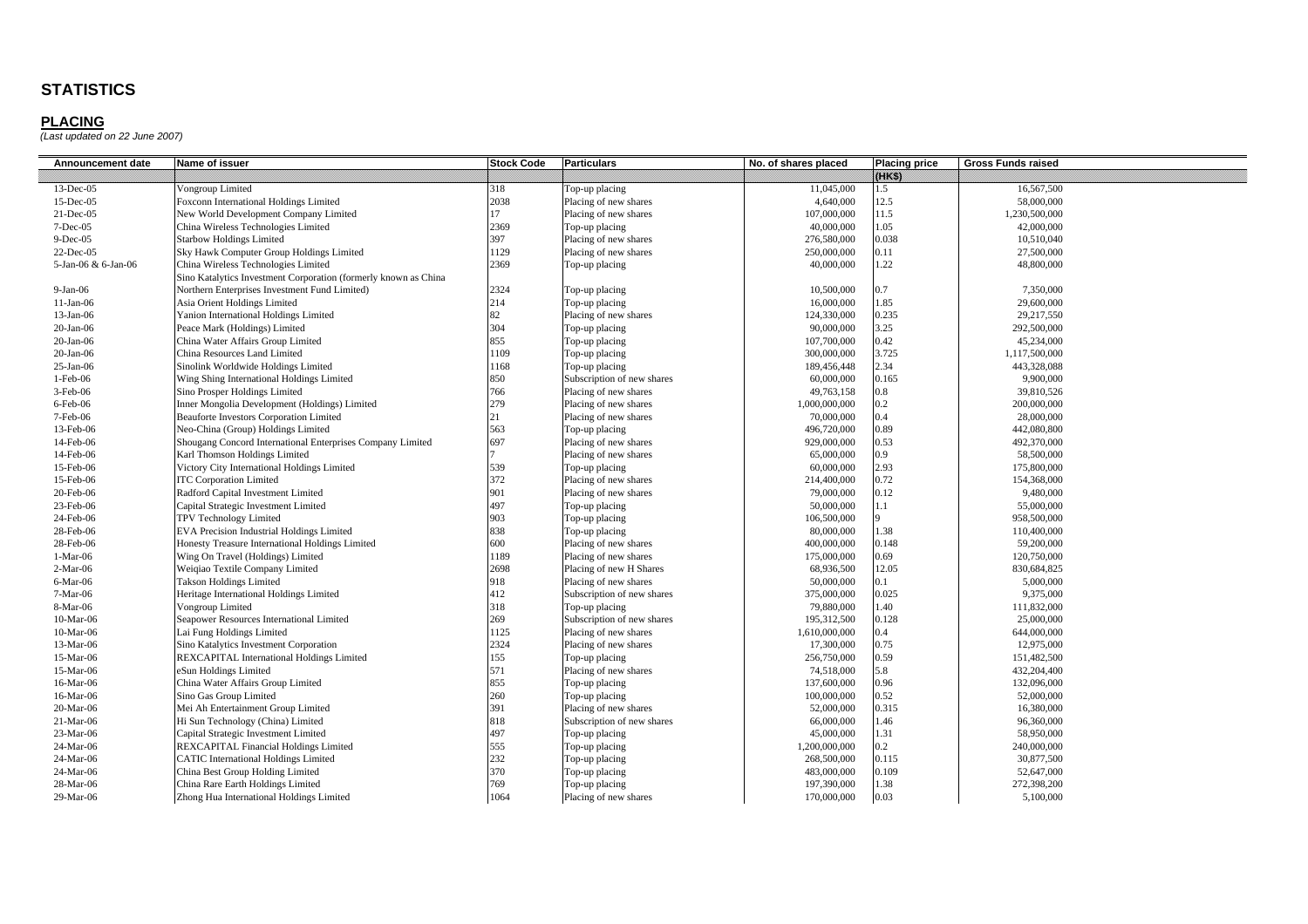| 09.XS)<br>30-Mar-06<br>China Golden Development Holdings Limited<br>162<br>Placing of new shares<br>73,660,000<br>0.46<br>33,883,600<br>2337<br>3.95<br>Shanghai Forte Land Co., Ltd.<br>175,922,000<br>694,891,900<br>$3-Apr-06$<br>Placing of new shares<br>262<br>0.34<br>Deson Development International Holdings Limited<br>15,000,000<br>5,100,000<br>$6-Apr-06$<br>Top-up placing<br>362<br>Daqing Petroleum and Chemical Group Limited<br>249,260,000<br>0.48<br>Top-up placing<br>119,644,800<br>$6-Apr-06$<br>28<br>5.1<br>$7-Apr-06$<br>Tian An China Investments Company Limited<br>Top up placing<br>175,000,000<br>892,500,000<br>39<br>0.54<br>Wealthmark International (Holdings) Limited<br>Top up placing<br>20,000,000<br>10,800,000<br>$7-Apr-06$<br>835<br>43,530,000<br>0.195<br>8,488,350<br>7-Apr-06<br>Wanji Pharmaceutical Holdings Limited<br>Top-up placing<br>928<br>1.03<br>Tack Fat Group International Limited<br>Top-up placing<br>227,500,000<br>234,325,000<br>$10-Apr-06$<br>163<br>1.83<br><b>Emperor International Holdings Limited</b><br>Top up placing<br>224,500,000<br>410,835,000<br>$11-Apr-06$<br>2362<br>0.2<br>959,000,000<br>191,800,000<br>$11-Apr-06$<br>Signal Media and Communications Holdings Limited<br>Placing of new shares<br>929<br>1.87<br><b>IPE Group Limited</b><br>120,000,000<br>224,400,000<br>$12-Apr-06$<br>Top-up placing<br>487<br>1.09<br>Macau Success Limited<br>Top-up placing<br>235,000,000<br>256,150,000<br>$12-Apr-06$<br>97<br>13.55<br>$18-Apr-06$<br>Henderson Investment Limited<br>Top up placing<br>230,000,000<br>3,116,500,000<br>245<br>Placing of new shares<br>200,000,000<br>0.118<br>23,600,000<br>$20-Apr-06$<br>Landune Interntional Limited<br>2366<br>2.28<br>Qin Jia Yuan Media Services Company Limited<br>Top up placing<br>47,000,000<br>107,160,000<br>$21-Apr-06$<br>106<br>0.03<br>$21-Apr-06$<br>Shenzhen High-Tech Holdings Limited<br>Placing of new shares<br>2,870,000,000<br>86,100,000<br>2889<br>2.175<br>China Special Steel Holdings Company Limited<br>78,000,000<br>169,650,000<br>$21-Apr-06$<br>Top-up placing<br>2339<br>3.625<br>Norstar Founders Group Limited<br>Top-up placing<br>170,000,000<br>616,250,000<br>$24-Apr-06$<br>1166<br>93,000,000<br>$25-Apr-06$<br>Solartech International Holdings Limited<br>Top-up placing<br>93,000,000<br>257<br>0.66<br>China Everbright International Limited<br>Top-up placing<br>336,600,000<br>$25-Apr-06$<br>510,000,000<br>883<br><b>CNOOC</b> Limited<br>6.15<br>$27-Apr-06$<br>Top up placing<br>2,500,000,000<br>15,375,000,000<br>648<br>Placing of new shares<br>500,000,000<br>0.1<br>50,000,000<br>27-Apr-06<br>Softbank Investment International (Strategic) Limited<br>199<br>0.6<br>Cheung Tai Hong Holdings Limited<br>Placing of new shares<br>833,332,000<br>499,999,200<br>28-Apr-06<br>2323<br>0.8<br>3-May-06<br>Topsearch International (Holdings) Limited<br>Top-up placing<br>142,000,000<br>113,600,000<br>362<br>0.52<br>Daqing Petroleum and Chemical Group Limited<br>83,540,000<br>43,440,800<br>3-May-06<br>Top-up placing<br>913<br>0.2<br>Unity Investments Holdings Limited<br>145,000,000<br>29,000,000<br>4-May-06<br>Placing of new shares<br>208<br>1.98<br>8-May-06<br>Polytec Asset Holdings Limited<br>Placing of new shares<br>5,566,595,701<br>2,811,411,970<br>34<br>12.4<br>8-May-06<br>Kowloon Development Company Limited<br>Top-up placing<br>113,353,000<br>1,405,577,200<br>190<br>1.044<br>Hong Kong Construction (Holdings) Limited<br>Placing of new shares<br>465,681,854<br>486,171,856<br>8-May-06<br>2600<br>7.25<br>9-May-06<br>Aluminum Corporation of China Limited<br>Placing of new shares<br>644,100,000<br>4,669,725,000<br>89<br>16<br>9-May-06<br>Sun Hung Kai Properties Limited<br>Top-up placing<br>89,000,000<br>7,921,000,000<br>0.25<br>New Smart Holdings Limited<br>120,000,000<br>30,000,000<br>9-May-06<br>91<br>Top-up placing<br>970<br>0.73<br>10-May-06<br>Jade Dynasty Group Limited<br>Placing of new shares<br>40,000,000<br>29,200,000<br>752<br>2.025<br>Pico Far East Holdings Limited<br>42,000,000<br>85,050,000<br>10-May-06<br>Top-up placing<br>467<br>Orient Resources Group Company Limited<br>Placing of new shares<br>1,699,998,000<br>0.1<br>169,999,800<br>10-May-06<br>Semtech International Holdings Limited<br>724<br>58,000,000<br>0.9<br>52,200,000<br>10-May-06<br>Top-up placing<br>739<br>1.8<br>Zhejiang Glass Company Limited<br>Placing of new shares<br>142,120,000<br>255,816,000<br>11-May-06<br>204<br>0.038<br>12-May-06<br><b>Everest International Investments Limited</b><br>Placing of new shares<br>65,790,000<br>2.500.020<br>326<br>0.33<br>17-May-06<br>China Star Entertainment Limited<br>Top-up placing<br>104,105,000<br>34,354,650<br>497<br>1.59<br>313,500,000<br>18-May-06<br>Capital Strategic Investment Limited<br>Placing of new shares<br>498,465,000<br>0.23<br>736<br>Northern International Holdings Limited<br>Placing of new shares<br>58,000,000<br>19-May-06<br>13,340,000<br>544<br>0.116<br>Daido Group Limited<br>Top-up placing<br>480,000,000<br>55,680,000<br>23 & 26 May, 2006<br>868<br>26-May-06<br>Xinyi Glass Holdings Limited<br>Top-up placing<br>61,718,000<br>185,154,000<br>39<br>0.54<br>29-May-06<br>Wealthmark International (Holdings) Limited<br>12,000,000<br>6,480,000<br>Top-up placing<br>1.47<br>Jolimark Holdings Limited<br>2028<br>60,000,000<br>$5-Jun-06$<br>Top-up placing<br>88,200,000<br>326<br>China Star Entertainment Limited<br>Placing of new shares<br>80,000,000<br>0.365<br>29,200,000<br>$7-Jun-06$<br>256<br>0.20<br>8-Jun-06<br>China Haidian Holdings Limited<br>Placing of new shares<br>247,200,000<br>49,440,000<br>850<br>0.285<br>14-Jun-06<br>Placing of new shares<br>86,000,000<br>Wing Shing International Holdings Limited<br>24,510,000<br>943<br>0.05<br>Placing of new shares<br>360,000,000<br>18,000,000<br>16-Jun-06 | Announcement date | Name of issuer          | <b>Stock Code</b> | <b>Particulars</b> | No. of shares placed | <b>Placing price</b> | <b>Gross Funds raised</b> |
|----------------------------------------------------------------------------------------------------------------------------------------------------------------------------------------------------------------------------------------------------------------------------------------------------------------------------------------------------------------------------------------------------------------------------------------------------------------------------------------------------------------------------------------------------------------------------------------------------------------------------------------------------------------------------------------------------------------------------------------------------------------------------------------------------------------------------------------------------------------------------------------------------------------------------------------------------------------------------------------------------------------------------------------------------------------------------------------------------------------------------------------------------------------------------------------------------------------------------------------------------------------------------------------------------------------------------------------------------------------------------------------------------------------------------------------------------------------------------------------------------------------------------------------------------------------------------------------------------------------------------------------------------------------------------------------------------------------------------------------------------------------------------------------------------------------------------------------------------------------------------------------------------------------------------------------------------------------------------------------------------------------------------------------------------------------------------------------------------------------------------------------------------------------------------------------------------------------------------------------------------------------------------------------------------------------------------------------------------------------------------------------------------------------------------------------------------------------------------------------------------------------------------------------------------------------------------------------------------------------------------------------------------------------------------------------------------------------------------------------------------------------------------------------------------------------------------------------------------------------------------------------------------------------------------------------------------------------------------------------------------------------------------------------------------------------------------------------------------------------------------------------------------------------------------------------------------------------------------------------------------------------------------------------------------------------------------------------------------------------------------------------------------------------------------------------------------------------------------------------------------------------------------------------------------------------------------------------------------------------------------------------------------------------------------------------------------------------------------------------------------------------------------------------------------------------------------------------------------------------------------------------------------------------------------------------------------------------------------------------------------------------------------------------------------------------------------------------------------------------------------------------------------------------------------------------------------------------------------------------------------------------------------------------------------------------------------------------------------------------------------------------------------------------------------------------------------------------------------------------------------------------------------------------------------------------------------------------------------------------------------------------------------------------------------------------------------------------------------------------------------------------------------------------------------------------------------------------------------------------------------------------------------------------------------------------------------------------------------------------------------------------------------------------------------------------------------------------------------------------------------------------------------------------------------------------------------------------------------------------------------------------------------------------------------------------------------------------------------------------------------------------------------------------------------------------------------------------------------------------------------------------------------------------------------------------------------------------------------------------------------------------------------------------------------------------------------------------------------------------------------------------------------------------------------------------------------------------------------------------------------------------------------------------------------------------------------------------------------------------------------|-------------------|-------------------------|-------------------|--------------------|----------------------|----------------------|---------------------------|
|                                                                                                                                                                                                                                                                                                                                                                                                                                                                                                                                                                                                                                                                                                                                                                                                                                                                                                                                                                                                                                                                                                                                                                                                                                                                                                                                                                                                                                                                                                                                                                                                                                                                                                                                                                                                                                                                                                                                                                                                                                                                                                                                                                                                                                                                                                                                                                                                                                                                                                                                                                                                                                                                                                                                                                                                                                                                                                                                                                                                                                                                                                                                                                                                                                                                                                                                                                                                                                                                                                                                                                                                                                                                                                                                                                                                                                                                                                                                                                                                                                                                                                                                                                                                                                                                                                                                                                                                                                                                                                                                                                                                                                                                                                                                                                                                                                                                                                                                                                                                                                                                                                                                                                                                                                                                                                                                                                                                                                                                                                                                                                                                                                                                                                                                                                                                                                                                                                                                                                                                    |                   |                         |                   |                    |                      |                      |                           |
|                                                                                                                                                                                                                                                                                                                                                                                                                                                                                                                                                                                                                                                                                                                                                                                                                                                                                                                                                                                                                                                                                                                                                                                                                                                                                                                                                                                                                                                                                                                                                                                                                                                                                                                                                                                                                                                                                                                                                                                                                                                                                                                                                                                                                                                                                                                                                                                                                                                                                                                                                                                                                                                                                                                                                                                                                                                                                                                                                                                                                                                                                                                                                                                                                                                                                                                                                                                                                                                                                                                                                                                                                                                                                                                                                                                                                                                                                                                                                                                                                                                                                                                                                                                                                                                                                                                                                                                                                                                                                                                                                                                                                                                                                                                                                                                                                                                                                                                                                                                                                                                                                                                                                                                                                                                                                                                                                                                                                                                                                                                                                                                                                                                                                                                                                                                                                                                                                                                                                                                                    |                   |                         |                   |                    |                      |                      |                           |
|                                                                                                                                                                                                                                                                                                                                                                                                                                                                                                                                                                                                                                                                                                                                                                                                                                                                                                                                                                                                                                                                                                                                                                                                                                                                                                                                                                                                                                                                                                                                                                                                                                                                                                                                                                                                                                                                                                                                                                                                                                                                                                                                                                                                                                                                                                                                                                                                                                                                                                                                                                                                                                                                                                                                                                                                                                                                                                                                                                                                                                                                                                                                                                                                                                                                                                                                                                                                                                                                                                                                                                                                                                                                                                                                                                                                                                                                                                                                                                                                                                                                                                                                                                                                                                                                                                                                                                                                                                                                                                                                                                                                                                                                                                                                                                                                                                                                                                                                                                                                                                                                                                                                                                                                                                                                                                                                                                                                                                                                                                                                                                                                                                                                                                                                                                                                                                                                                                                                                                                                    |                   |                         |                   |                    |                      |                      |                           |
|                                                                                                                                                                                                                                                                                                                                                                                                                                                                                                                                                                                                                                                                                                                                                                                                                                                                                                                                                                                                                                                                                                                                                                                                                                                                                                                                                                                                                                                                                                                                                                                                                                                                                                                                                                                                                                                                                                                                                                                                                                                                                                                                                                                                                                                                                                                                                                                                                                                                                                                                                                                                                                                                                                                                                                                                                                                                                                                                                                                                                                                                                                                                                                                                                                                                                                                                                                                                                                                                                                                                                                                                                                                                                                                                                                                                                                                                                                                                                                                                                                                                                                                                                                                                                                                                                                                                                                                                                                                                                                                                                                                                                                                                                                                                                                                                                                                                                                                                                                                                                                                                                                                                                                                                                                                                                                                                                                                                                                                                                                                                                                                                                                                                                                                                                                                                                                                                                                                                                                                                    |                   |                         |                   |                    |                      |                      |                           |
|                                                                                                                                                                                                                                                                                                                                                                                                                                                                                                                                                                                                                                                                                                                                                                                                                                                                                                                                                                                                                                                                                                                                                                                                                                                                                                                                                                                                                                                                                                                                                                                                                                                                                                                                                                                                                                                                                                                                                                                                                                                                                                                                                                                                                                                                                                                                                                                                                                                                                                                                                                                                                                                                                                                                                                                                                                                                                                                                                                                                                                                                                                                                                                                                                                                                                                                                                                                                                                                                                                                                                                                                                                                                                                                                                                                                                                                                                                                                                                                                                                                                                                                                                                                                                                                                                                                                                                                                                                                                                                                                                                                                                                                                                                                                                                                                                                                                                                                                                                                                                                                                                                                                                                                                                                                                                                                                                                                                                                                                                                                                                                                                                                                                                                                                                                                                                                                                                                                                                                                                    |                   |                         |                   |                    |                      |                      |                           |
|                                                                                                                                                                                                                                                                                                                                                                                                                                                                                                                                                                                                                                                                                                                                                                                                                                                                                                                                                                                                                                                                                                                                                                                                                                                                                                                                                                                                                                                                                                                                                                                                                                                                                                                                                                                                                                                                                                                                                                                                                                                                                                                                                                                                                                                                                                                                                                                                                                                                                                                                                                                                                                                                                                                                                                                                                                                                                                                                                                                                                                                                                                                                                                                                                                                                                                                                                                                                                                                                                                                                                                                                                                                                                                                                                                                                                                                                                                                                                                                                                                                                                                                                                                                                                                                                                                                                                                                                                                                                                                                                                                                                                                                                                                                                                                                                                                                                                                                                                                                                                                                                                                                                                                                                                                                                                                                                                                                                                                                                                                                                                                                                                                                                                                                                                                                                                                                                                                                                                                                                    |                   |                         |                   |                    |                      |                      |                           |
|                                                                                                                                                                                                                                                                                                                                                                                                                                                                                                                                                                                                                                                                                                                                                                                                                                                                                                                                                                                                                                                                                                                                                                                                                                                                                                                                                                                                                                                                                                                                                                                                                                                                                                                                                                                                                                                                                                                                                                                                                                                                                                                                                                                                                                                                                                                                                                                                                                                                                                                                                                                                                                                                                                                                                                                                                                                                                                                                                                                                                                                                                                                                                                                                                                                                                                                                                                                                                                                                                                                                                                                                                                                                                                                                                                                                                                                                                                                                                                                                                                                                                                                                                                                                                                                                                                                                                                                                                                                                                                                                                                                                                                                                                                                                                                                                                                                                                                                                                                                                                                                                                                                                                                                                                                                                                                                                                                                                                                                                                                                                                                                                                                                                                                                                                                                                                                                                                                                                                                                                    |                   |                         |                   |                    |                      |                      |                           |
|                                                                                                                                                                                                                                                                                                                                                                                                                                                                                                                                                                                                                                                                                                                                                                                                                                                                                                                                                                                                                                                                                                                                                                                                                                                                                                                                                                                                                                                                                                                                                                                                                                                                                                                                                                                                                                                                                                                                                                                                                                                                                                                                                                                                                                                                                                                                                                                                                                                                                                                                                                                                                                                                                                                                                                                                                                                                                                                                                                                                                                                                                                                                                                                                                                                                                                                                                                                                                                                                                                                                                                                                                                                                                                                                                                                                                                                                                                                                                                                                                                                                                                                                                                                                                                                                                                                                                                                                                                                                                                                                                                                                                                                                                                                                                                                                                                                                                                                                                                                                                                                                                                                                                                                                                                                                                                                                                                                                                                                                                                                                                                                                                                                                                                                                                                                                                                                                                                                                                                                                    |                   |                         |                   |                    |                      |                      |                           |
|                                                                                                                                                                                                                                                                                                                                                                                                                                                                                                                                                                                                                                                                                                                                                                                                                                                                                                                                                                                                                                                                                                                                                                                                                                                                                                                                                                                                                                                                                                                                                                                                                                                                                                                                                                                                                                                                                                                                                                                                                                                                                                                                                                                                                                                                                                                                                                                                                                                                                                                                                                                                                                                                                                                                                                                                                                                                                                                                                                                                                                                                                                                                                                                                                                                                                                                                                                                                                                                                                                                                                                                                                                                                                                                                                                                                                                                                                                                                                                                                                                                                                                                                                                                                                                                                                                                                                                                                                                                                                                                                                                                                                                                                                                                                                                                                                                                                                                                                                                                                                                                                                                                                                                                                                                                                                                                                                                                                                                                                                                                                                                                                                                                                                                                                                                                                                                                                                                                                                                                                    |                   |                         |                   |                    |                      |                      |                           |
|                                                                                                                                                                                                                                                                                                                                                                                                                                                                                                                                                                                                                                                                                                                                                                                                                                                                                                                                                                                                                                                                                                                                                                                                                                                                                                                                                                                                                                                                                                                                                                                                                                                                                                                                                                                                                                                                                                                                                                                                                                                                                                                                                                                                                                                                                                                                                                                                                                                                                                                                                                                                                                                                                                                                                                                                                                                                                                                                                                                                                                                                                                                                                                                                                                                                                                                                                                                                                                                                                                                                                                                                                                                                                                                                                                                                                                                                                                                                                                                                                                                                                                                                                                                                                                                                                                                                                                                                                                                                                                                                                                                                                                                                                                                                                                                                                                                                                                                                                                                                                                                                                                                                                                                                                                                                                                                                                                                                                                                                                                                                                                                                                                                                                                                                                                                                                                                                                                                                                                                                    |                   |                         |                   |                    |                      |                      |                           |
|                                                                                                                                                                                                                                                                                                                                                                                                                                                                                                                                                                                                                                                                                                                                                                                                                                                                                                                                                                                                                                                                                                                                                                                                                                                                                                                                                                                                                                                                                                                                                                                                                                                                                                                                                                                                                                                                                                                                                                                                                                                                                                                                                                                                                                                                                                                                                                                                                                                                                                                                                                                                                                                                                                                                                                                                                                                                                                                                                                                                                                                                                                                                                                                                                                                                                                                                                                                                                                                                                                                                                                                                                                                                                                                                                                                                                                                                                                                                                                                                                                                                                                                                                                                                                                                                                                                                                                                                                                                                                                                                                                                                                                                                                                                                                                                                                                                                                                                                                                                                                                                                                                                                                                                                                                                                                                                                                                                                                                                                                                                                                                                                                                                                                                                                                                                                                                                                                                                                                                                                    |                   |                         |                   |                    |                      |                      |                           |
|                                                                                                                                                                                                                                                                                                                                                                                                                                                                                                                                                                                                                                                                                                                                                                                                                                                                                                                                                                                                                                                                                                                                                                                                                                                                                                                                                                                                                                                                                                                                                                                                                                                                                                                                                                                                                                                                                                                                                                                                                                                                                                                                                                                                                                                                                                                                                                                                                                                                                                                                                                                                                                                                                                                                                                                                                                                                                                                                                                                                                                                                                                                                                                                                                                                                                                                                                                                                                                                                                                                                                                                                                                                                                                                                                                                                                                                                                                                                                                                                                                                                                                                                                                                                                                                                                                                                                                                                                                                                                                                                                                                                                                                                                                                                                                                                                                                                                                                                                                                                                                                                                                                                                                                                                                                                                                                                                                                                                                                                                                                                                                                                                                                                                                                                                                                                                                                                                                                                                                                                    |                   |                         |                   |                    |                      |                      |                           |
|                                                                                                                                                                                                                                                                                                                                                                                                                                                                                                                                                                                                                                                                                                                                                                                                                                                                                                                                                                                                                                                                                                                                                                                                                                                                                                                                                                                                                                                                                                                                                                                                                                                                                                                                                                                                                                                                                                                                                                                                                                                                                                                                                                                                                                                                                                                                                                                                                                                                                                                                                                                                                                                                                                                                                                                                                                                                                                                                                                                                                                                                                                                                                                                                                                                                                                                                                                                                                                                                                                                                                                                                                                                                                                                                                                                                                                                                                                                                                                                                                                                                                                                                                                                                                                                                                                                                                                                                                                                                                                                                                                                                                                                                                                                                                                                                                                                                                                                                                                                                                                                                                                                                                                                                                                                                                                                                                                                                                                                                                                                                                                                                                                                                                                                                                                                                                                                                                                                                                                                                    |                   |                         |                   |                    |                      |                      |                           |
|                                                                                                                                                                                                                                                                                                                                                                                                                                                                                                                                                                                                                                                                                                                                                                                                                                                                                                                                                                                                                                                                                                                                                                                                                                                                                                                                                                                                                                                                                                                                                                                                                                                                                                                                                                                                                                                                                                                                                                                                                                                                                                                                                                                                                                                                                                                                                                                                                                                                                                                                                                                                                                                                                                                                                                                                                                                                                                                                                                                                                                                                                                                                                                                                                                                                                                                                                                                                                                                                                                                                                                                                                                                                                                                                                                                                                                                                                                                                                                                                                                                                                                                                                                                                                                                                                                                                                                                                                                                                                                                                                                                                                                                                                                                                                                                                                                                                                                                                                                                                                                                                                                                                                                                                                                                                                                                                                                                                                                                                                                                                                                                                                                                                                                                                                                                                                                                                                                                                                                                                    |                   |                         |                   |                    |                      |                      |                           |
|                                                                                                                                                                                                                                                                                                                                                                                                                                                                                                                                                                                                                                                                                                                                                                                                                                                                                                                                                                                                                                                                                                                                                                                                                                                                                                                                                                                                                                                                                                                                                                                                                                                                                                                                                                                                                                                                                                                                                                                                                                                                                                                                                                                                                                                                                                                                                                                                                                                                                                                                                                                                                                                                                                                                                                                                                                                                                                                                                                                                                                                                                                                                                                                                                                                                                                                                                                                                                                                                                                                                                                                                                                                                                                                                                                                                                                                                                                                                                                                                                                                                                                                                                                                                                                                                                                                                                                                                                                                                                                                                                                                                                                                                                                                                                                                                                                                                                                                                                                                                                                                                                                                                                                                                                                                                                                                                                                                                                                                                                                                                                                                                                                                                                                                                                                                                                                                                                                                                                                                                    |                   |                         |                   |                    |                      |                      |                           |
|                                                                                                                                                                                                                                                                                                                                                                                                                                                                                                                                                                                                                                                                                                                                                                                                                                                                                                                                                                                                                                                                                                                                                                                                                                                                                                                                                                                                                                                                                                                                                                                                                                                                                                                                                                                                                                                                                                                                                                                                                                                                                                                                                                                                                                                                                                                                                                                                                                                                                                                                                                                                                                                                                                                                                                                                                                                                                                                                                                                                                                                                                                                                                                                                                                                                                                                                                                                                                                                                                                                                                                                                                                                                                                                                                                                                                                                                                                                                                                                                                                                                                                                                                                                                                                                                                                                                                                                                                                                                                                                                                                                                                                                                                                                                                                                                                                                                                                                                                                                                                                                                                                                                                                                                                                                                                                                                                                                                                                                                                                                                                                                                                                                                                                                                                                                                                                                                                                                                                                                                    |                   |                         |                   |                    |                      |                      |                           |
|                                                                                                                                                                                                                                                                                                                                                                                                                                                                                                                                                                                                                                                                                                                                                                                                                                                                                                                                                                                                                                                                                                                                                                                                                                                                                                                                                                                                                                                                                                                                                                                                                                                                                                                                                                                                                                                                                                                                                                                                                                                                                                                                                                                                                                                                                                                                                                                                                                                                                                                                                                                                                                                                                                                                                                                                                                                                                                                                                                                                                                                                                                                                                                                                                                                                                                                                                                                                                                                                                                                                                                                                                                                                                                                                                                                                                                                                                                                                                                                                                                                                                                                                                                                                                                                                                                                                                                                                                                                                                                                                                                                                                                                                                                                                                                                                                                                                                                                                                                                                                                                                                                                                                                                                                                                                                                                                                                                                                                                                                                                                                                                                                                                                                                                                                                                                                                                                                                                                                                                                    |                   |                         |                   |                    |                      |                      |                           |
|                                                                                                                                                                                                                                                                                                                                                                                                                                                                                                                                                                                                                                                                                                                                                                                                                                                                                                                                                                                                                                                                                                                                                                                                                                                                                                                                                                                                                                                                                                                                                                                                                                                                                                                                                                                                                                                                                                                                                                                                                                                                                                                                                                                                                                                                                                                                                                                                                                                                                                                                                                                                                                                                                                                                                                                                                                                                                                                                                                                                                                                                                                                                                                                                                                                                                                                                                                                                                                                                                                                                                                                                                                                                                                                                                                                                                                                                                                                                                                                                                                                                                                                                                                                                                                                                                                                                                                                                                                                                                                                                                                                                                                                                                                                                                                                                                                                                                                                                                                                                                                                                                                                                                                                                                                                                                                                                                                                                                                                                                                                                                                                                                                                                                                                                                                                                                                                                                                                                                                                                    |                   |                         |                   |                    |                      |                      |                           |
|                                                                                                                                                                                                                                                                                                                                                                                                                                                                                                                                                                                                                                                                                                                                                                                                                                                                                                                                                                                                                                                                                                                                                                                                                                                                                                                                                                                                                                                                                                                                                                                                                                                                                                                                                                                                                                                                                                                                                                                                                                                                                                                                                                                                                                                                                                                                                                                                                                                                                                                                                                                                                                                                                                                                                                                                                                                                                                                                                                                                                                                                                                                                                                                                                                                                                                                                                                                                                                                                                                                                                                                                                                                                                                                                                                                                                                                                                                                                                                                                                                                                                                                                                                                                                                                                                                                                                                                                                                                                                                                                                                                                                                                                                                                                                                                                                                                                                                                                                                                                                                                                                                                                                                                                                                                                                                                                                                                                                                                                                                                                                                                                                                                                                                                                                                                                                                                                                                                                                                                                    |                   |                         |                   |                    |                      |                      |                           |
|                                                                                                                                                                                                                                                                                                                                                                                                                                                                                                                                                                                                                                                                                                                                                                                                                                                                                                                                                                                                                                                                                                                                                                                                                                                                                                                                                                                                                                                                                                                                                                                                                                                                                                                                                                                                                                                                                                                                                                                                                                                                                                                                                                                                                                                                                                                                                                                                                                                                                                                                                                                                                                                                                                                                                                                                                                                                                                                                                                                                                                                                                                                                                                                                                                                                                                                                                                                                                                                                                                                                                                                                                                                                                                                                                                                                                                                                                                                                                                                                                                                                                                                                                                                                                                                                                                                                                                                                                                                                                                                                                                                                                                                                                                                                                                                                                                                                                                                                                                                                                                                                                                                                                                                                                                                                                                                                                                                                                                                                                                                                                                                                                                                                                                                                                                                                                                                                                                                                                                                                    |                   |                         |                   |                    |                      |                      |                           |
|                                                                                                                                                                                                                                                                                                                                                                                                                                                                                                                                                                                                                                                                                                                                                                                                                                                                                                                                                                                                                                                                                                                                                                                                                                                                                                                                                                                                                                                                                                                                                                                                                                                                                                                                                                                                                                                                                                                                                                                                                                                                                                                                                                                                                                                                                                                                                                                                                                                                                                                                                                                                                                                                                                                                                                                                                                                                                                                                                                                                                                                                                                                                                                                                                                                                                                                                                                                                                                                                                                                                                                                                                                                                                                                                                                                                                                                                                                                                                                                                                                                                                                                                                                                                                                                                                                                                                                                                                                                                                                                                                                                                                                                                                                                                                                                                                                                                                                                                                                                                                                                                                                                                                                                                                                                                                                                                                                                                                                                                                                                                                                                                                                                                                                                                                                                                                                                                                                                                                                                                    |                   |                         |                   |                    |                      |                      |                           |
|                                                                                                                                                                                                                                                                                                                                                                                                                                                                                                                                                                                                                                                                                                                                                                                                                                                                                                                                                                                                                                                                                                                                                                                                                                                                                                                                                                                                                                                                                                                                                                                                                                                                                                                                                                                                                                                                                                                                                                                                                                                                                                                                                                                                                                                                                                                                                                                                                                                                                                                                                                                                                                                                                                                                                                                                                                                                                                                                                                                                                                                                                                                                                                                                                                                                                                                                                                                                                                                                                                                                                                                                                                                                                                                                                                                                                                                                                                                                                                                                                                                                                                                                                                                                                                                                                                                                                                                                                                                                                                                                                                                                                                                                                                                                                                                                                                                                                                                                                                                                                                                                                                                                                                                                                                                                                                                                                                                                                                                                                                                                                                                                                                                                                                                                                                                                                                                                                                                                                                                                    |                   |                         |                   |                    |                      |                      |                           |
|                                                                                                                                                                                                                                                                                                                                                                                                                                                                                                                                                                                                                                                                                                                                                                                                                                                                                                                                                                                                                                                                                                                                                                                                                                                                                                                                                                                                                                                                                                                                                                                                                                                                                                                                                                                                                                                                                                                                                                                                                                                                                                                                                                                                                                                                                                                                                                                                                                                                                                                                                                                                                                                                                                                                                                                                                                                                                                                                                                                                                                                                                                                                                                                                                                                                                                                                                                                                                                                                                                                                                                                                                                                                                                                                                                                                                                                                                                                                                                                                                                                                                                                                                                                                                                                                                                                                                                                                                                                                                                                                                                                                                                                                                                                                                                                                                                                                                                                                                                                                                                                                                                                                                                                                                                                                                                                                                                                                                                                                                                                                                                                                                                                                                                                                                                                                                                                                                                                                                                                                    |                   |                         |                   |                    |                      |                      |                           |
|                                                                                                                                                                                                                                                                                                                                                                                                                                                                                                                                                                                                                                                                                                                                                                                                                                                                                                                                                                                                                                                                                                                                                                                                                                                                                                                                                                                                                                                                                                                                                                                                                                                                                                                                                                                                                                                                                                                                                                                                                                                                                                                                                                                                                                                                                                                                                                                                                                                                                                                                                                                                                                                                                                                                                                                                                                                                                                                                                                                                                                                                                                                                                                                                                                                                                                                                                                                                                                                                                                                                                                                                                                                                                                                                                                                                                                                                                                                                                                                                                                                                                                                                                                                                                                                                                                                                                                                                                                                                                                                                                                                                                                                                                                                                                                                                                                                                                                                                                                                                                                                                                                                                                                                                                                                                                                                                                                                                                                                                                                                                                                                                                                                                                                                                                                                                                                                                                                                                                                                                    |                   |                         |                   |                    |                      |                      |                           |
|                                                                                                                                                                                                                                                                                                                                                                                                                                                                                                                                                                                                                                                                                                                                                                                                                                                                                                                                                                                                                                                                                                                                                                                                                                                                                                                                                                                                                                                                                                                                                                                                                                                                                                                                                                                                                                                                                                                                                                                                                                                                                                                                                                                                                                                                                                                                                                                                                                                                                                                                                                                                                                                                                                                                                                                                                                                                                                                                                                                                                                                                                                                                                                                                                                                                                                                                                                                                                                                                                                                                                                                                                                                                                                                                                                                                                                                                                                                                                                                                                                                                                                                                                                                                                                                                                                                                                                                                                                                                                                                                                                                                                                                                                                                                                                                                                                                                                                                                                                                                                                                                                                                                                                                                                                                                                                                                                                                                                                                                                                                                                                                                                                                                                                                                                                                                                                                                                                                                                                                                    |                   |                         |                   |                    |                      |                      |                           |
|                                                                                                                                                                                                                                                                                                                                                                                                                                                                                                                                                                                                                                                                                                                                                                                                                                                                                                                                                                                                                                                                                                                                                                                                                                                                                                                                                                                                                                                                                                                                                                                                                                                                                                                                                                                                                                                                                                                                                                                                                                                                                                                                                                                                                                                                                                                                                                                                                                                                                                                                                                                                                                                                                                                                                                                                                                                                                                                                                                                                                                                                                                                                                                                                                                                                                                                                                                                                                                                                                                                                                                                                                                                                                                                                                                                                                                                                                                                                                                                                                                                                                                                                                                                                                                                                                                                                                                                                                                                                                                                                                                                                                                                                                                                                                                                                                                                                                                                                                                                                                                                                                                                                                                                                                                                                                                                                                                                                                                                                                                                                                                                                                                                                                                                                                                                                                                                                                                                                                                                                    |                   |                         |                   |                    |                      |                      |                           |
|                                                                                                                                                                                                                                                                                                                                                                                                                                                                                                                                                                                                                                                                                                                                                                                                                                                                                                                                                                                                                                                                                                                                                                                                                                                                                                                                                                                                                                                                                                                                                                                                                                                                                                                                                                                                                                                                                                                                                                                                                                                                                                                                                                                                                                                                                                                                                                                                                                                                                                                                                                                                                                                                                                                                                                                                                                                                                                                                                                                                                                                                                                                                                                                                                                                                                                                                                                                                                                                                                                                                                                                                                                                                                                                                                                                                                                                                                                                                                                                                                                                                                                                                                                                                                                                                                                                                                                                                                                                                                                                                                                                                                                                                                                                                                                                                                                                                                                                                                                                                                                                                                                                                                                                                                                                                                                                                                                                                                                                                                                                                                                                                                                                                                                                                                                                                                                                                                                                                                                                                    |                   |                         |                   |                    |                      |                      |                           |
|                                                                                                                                                                                                                                                                                                                                                                                                                                                                                                                                                                                                                                                                                                                                                                                                                                                                                                                                                                                                                                                                                                                                                                                                                                                                                                                                                                                                                                                                                                                                                                                                                                                                                                                                                                                                                                                                                                                                                                                                                                                                                                                                                                                                                                                                                                                                                                                                                                                                                                                                                                                                                                                                                                                                                                                                                                                                                                                                                                                                                                                                                                                                                                                                                                                                                                                                                                                                                                                                                                                                                                                                                                                                                                                                                                                                                                                                                                                                                                                                                                                                                                                                                                                                                                                                                                                                                                                                                                                                                                                                                                                                                                                                                                                                                                                                                                                                                                                                                                                                                                                                                                                                                                                                                                                                                                                                                                                                                                                                                                                                                                                                                                                                                                                                                                                                                                                                                                                                                                                                    |                   |                         |                   |                    |                      |                      |                           |
|                                                                                                                                                                                                                                                                                                                                                                                                                                                                                                                                                                                                                                                                                                                                                                                                                                                                                                                                                                                                                                                                                                                                                                                                                                                                                                                                                                                                                                                                                                                                                                                                                                                                                                                                                                                                                                                                                                                                                                                                                                                                                                                                                                                                                                                                                                                                                                                                                                                                                                                                                                                                                                                                                                                                                                                                                                                                                                                                                                                                                                                                                                                                                                                                                                                                                                                                                                                                                                                                                                                                                                                                                                                                                                                                                                                                                                                                                                                                                                                                                                                                                                                                                                                                                                                                                                                                                                                                                                                                                                                                                                                                                                                                                                                                                                                                                                                                                                                                                                                                                                                                                                                                                                                                                                                                                                                                                                                                                                                                                                                                                                                                                                                                                                                                                                                                                                                                                                                                                                                                    |                   |                         |                   |                    |                      |                      |                           |
|                                                                                                                                                                                                                                                                                                                                                                                                                                                                                                                                                                                                                                                                                                                                                                                                                                                                                                                                                                                                                                                                                                                                                                                                                                                                                                                                                                                                                                                                                                                                                                                                                                                                                                                                                                                                                                                                                                                                                                                                                                                                                                                                                                                                                                                                                                                                                                                                                                                                                                                                                                                                                                                                                                                                                                                                                                                                                                                                                                                                                                                                                                                                                                                                                                                                                                                                                                                                                                                                                                                                                                                                                                                                                                                                                                                                                                                                                                                                                                                                                                                                                                                                                                                                                                                                                                                                                                                                                                                                                                                                                                                                                                                                                                                                                                                                                                                                                                                                                                                                                                                                                                                                                                                                                                                                                                                                                                                                                                                                                                                                                                                                                                                                                                                                                                                                                                                                                                                                                                                                    |                   |                         |                   |                    |                      |                      |                           |
|                                                                                                                                                                                                                                                                                                                                                                                                                                                                                                                                                                                                                                                                                                                                                                                                                                                                                                                                                                                                                                                                                                                                                                                                                                                                                                                                                                                                                                                                                                                                                                                                                                                                                                                                                                                                                                                                                                                                                                                                                                                                                                                                                                                                                                                                                                                                                                                                                                                                                                                                                                                                                                                                                                                                                                                                                                                                                                                                                                                                                                                                                                                                                                                                                                                                                                                                                                                                                                                                                                                                                                                                                                                                                                                                                                                                                                                                                                                                                                                                                                                                                                                                                                                                                                                                                                                                                                                                                                                                                                                                                                                                                                                                                                                                                                                                                                                                                                                                                                                                                                                                                                                                                                                                                                                                                                                                                                                                                                                                                                                                                                                                                                                                                                                                                                                                                                                                                                                                                                                                    |                   |                         |                   |                    |                      |                      |                           |
|                                                                                                                                                                                                                                                                                                                                                                                                                                                                                                                                                                                                                                                                                                                                                                                                                                                                                                                                                                                                                                                                                                                                                                                                                                                                                                                                                                                                                                                                                                                                                                                                                                                                                                                                                                                                                                                                                                                                                                                                                                                                                                                                                                                                                                                                                                                                                                                                                                                                                                                                                                                                                                                                                                                                                                                                                                                                                                                                                                                                                                                                                                                                                                                                                                                                                                                                                                                                                                                                                                                                                                                                                                                                                                                                                                                                                                                                                                                                                                                                                                                                                                                                                                                                                                                                                                                                                                                                                                                                                                                                                                                                                                                                                                                                                                                                                                                                                                                                                                                                                                                                                                                                                                                                                                                                                                                                                                                                                                                                                                                                                                                                                                                                                                                                                                                                                                                                                                                                                                                                    |                   |                         |                   |                    |                      |                      |                           |
|                                                                                                                                                                                                                                                                                                                                                                                                                                                                                                                                                                                                                                                                                                                                                                                                                                                                                                                                                                                                                                                                                                                                                                                                                                                                                                                                                                                                                                                                                                                                                                                                                                                                                                                                                                                                                                                                                                                                                                                                                                                                                                                                                                                                                                                                                                                                                                                                                                                                                                                                                                                                                                                                                                                                                                                                                                                                                                                                                                                                                                                                                                                                                                                                                                                                                                                                                                                                                                                                                                                                                                                                                                                                                                                                                                                                                                                                                                                                                                                                                                                                                                                                                                                                                                                                                                                                                                                                                                                                                                                                                                                                                                                                                                                                                                                                                                                                                                                                                                                                                                                                                                                                                                                                                                                                                                                                                                                                                                                                                                                                                                                                                                                                                                                                                                                                                                                                                                                                                                                                    |                   |                         |                   |                    |                      |                      |                           |
|                                                                                                                                                                                                                                                                                                                                                                                                                                                                                                                                                                                                                                                                                                                                                                                                                                                                                                                                                                                                                                                                                                                                                                                                                                                                                                                                                                                                                                                                                                                                                                                                                                                                                                                                                                                                                                                                                                                                                                                                                                                                                                                                                                                                                                                                                                                                                                                                                                                                                                                                                                                                                                                                                                                                                                                                                                                                                                                                                                                                                                                                                                                                                                                                                                                                                                                                                                                                                                                                                                                                                                                                                                                                                                                                                                                                                                                                                                                                                                                                                                                                                                                                                                                                                                                                                                                                                                                                                                                                                                                                                                                                                                                                                                                                                                                                                                                                                                                                                                                                                                                                                                                                                                                                                                                                                                                                                                                                                                                                                                                                                                                                                                                                                                                                                                                                                                                                                                                                                                                                    |                   |                         |                   |                    |                      |                      |                           |
|                                                                                                                                                                                                                                                                                                                                                                                                                                                                                                                                                                                                                                                                                                                                                                                                                                                                                                                                                                                                                                                                                                                                                                                                                                                                                                                                                                                                                                                                                                                                                                                                                                                                                                                                                                                                                                                                                                                                                                                                                                                                                                                                                                                                                                                                                                                                                                                                                                                                                                                                                                                                                                                                                                                                                                                                                                                                                                                                                                                                                                                                                                                                                                                                                                                                                                                                                                                                                                                                                                                                                                                                                                                                                                                                                                                                                                                                                                                                                                                                                                                                                                                                                                                                                                                                                                                                                                                                                                                                                                                                                                                                                                                                                                                                                                                                                                                                                                                                                                                                                                                                                                                                                                                                                                                                                                                                                                                                                                                                                                                                                                                                                                                                                                                                                                                                                                                                                                                                                                                                    |                   |                         |                   |                    |                      |                      |                           |
|                                                                                                                                                                                                                                                                                                                                                                                                                                                                                                                                                                                                                                                                                                                                                                                                                                                                                                                                                                                                                                                                                                                                                                                                                                                                                                                                                                                                                                                                                                                                                                                                                                                                                                                                                                                                                                                                                                                                                                                                                                                                                                                                                                                                                                                                                                                                                                                                                                                                                                                                                                                                                                                                                                                                                                                                                                                                                                                                                                                                                                                                                                                                                                                                                                                                                                                                                                                                                                                                                                                                                                                                                                                                                                                                                                                                                                                                                                                                                                                                                                                                                                                                                                                                                                                                                                                                                                                                                                                                                                                                                                                                                                                                                                                                                                                                                                                                                                                                                                                                                                                                                                                                                                                                                                                                                                                                                                                                                                                                                                                                                                                                                                                                                                                                                                                                                                                                                                                                                                                                    |                   |                         |                   |                    |                      |                      |                           |
|                                                                                                                                                                                                                                                                                                                                                                                                                                                                                                                                                                                                                                                                                                                                                                                                                                                                                                                                                                                                                                                                                                                                                                                                                                                                                                                                                                                                                                                                                                                                                                                                                                                                                                                                                                                                                                                                                                                                                                                                                                                                                                                                                                                                                                                                                                                                                                                                                                                                                                                                                                                                                                                                                                                                                                                                                                                                                                                                                                                                                                                                                                                                                                                                                                                                                                                                                                                                                                                                                                                                                                                                                                                                                                                                                                                                                                                                                                                                                                                                                                                                                                                                                                                                                                                                                                                                                                                                                                                                                                                                                                                                                                                                                                                                                                                                                                                                                                                                                                                                                                                                                                                                                                                                                                                                                                                                                                                                                                                                                                                                                                                                                                                                                                                                                                                                                                                                                                                                                                                                    |                   |                         |                   |                    |                      |                      |                           |
|                                                                                                                                                                                                                                                                                                                                                                                                                                                                                                                                                                                                                                                                                                                                                                                                                                                                                                                                                                                                                                                                                                                                                                                                                                                                                                                                                                                                                                                                                                                                                                                                                                                                                                                                                                                                                                                                                                                                                                                                                                                                                                                                                                                                                                                                                                                                                                                                                                                                                                                                                                                                                                                                                                                                                                                                                                                                                                                                                                                                                                                                                                                                                                                                                                                                                                                                                                                                                                                                                                                                                                                                                                                                                                                                                                                                                                                                                                                                                                                                                                                                                                                                                                                                                                                                                                                                                                                                                                                                                                                                                                                                                                                                                                                                                                                                                                                                                                                                                                                                                                                                                                                                                                                                                                                                                                                                                                                                                                                                                                                                                                                                                                                                                                                                                                                                                                                                                                                                                                                                    |                   |                         |                   |                    |                      |                      |                           |
|                                                                                                                                                                                                                                                                                                                                                                                                                                                                                                                                                                                                                                                                                                                                                                                                                                                                                                                                                                                                                                                                                                                                                                                                                                                                                                                                                                                                                                                                                                                                                                                                                                                                                                                                                                                                                                                                                                                                                                                                                                                                                                                                                                                                                                                                                                                                                                                                                                                                                                                                                                                                                                                                                                                                                                                                                                                                                                                                                                                                                                                                                                                                                                                                                                                                                                                                                                                                                                                                                                                                                                                                                                                                                                                                                                                                                                                                                                                                                                                                                                                                                                                                                                                                                                                                                                                                                                                                                                                                                                                                                                                                                                                                                                                                                                                                                                                                                                                                                                                                                                                                                                                                                                                                                                                                                                                                                                                                                                                                                                                                                                                                                                                                                                                                                                                                                                                                                                                                                                                                    |                   |                         |                   |                    |                      |                      |                           |
|                                                                                                                                                                                                                                                                                                                                                                                                                                                                                                                                                                                                                                                                                                                                                                                                                                                                                                                                                                                                                                                                                                                                                                                                                                                                                                                                                                                                                                                                                                                                                                                                                                                                                                                                                                                                                                                                                                                                                                                                                                                                                                                                                                                                                                                                                                                                                                                                                                                                                                                                                                                                                                                                                                                                                                                                                                                                                                                                                                                                                                                                                                                                                                                                                                                                                                                                                                                                                                                                                                                                                                                                                                                                                                                                                                                                                                                                                                                                                                                                                                                                                                                                                                                                                                                                                                                                                                                                                                                                                                                                                                                                                                                                                                                                                                                                                                                                                                                                                                                                                                                                                                                                                                                                                                                                                                                                                                                                                                                                                                                                                                                                                                                                                                                                                                                                                                                                                                                                                                                                    |                   |                         |                   |                    |                      |                      |                           |
|                                                                                                                                                                                                                                                                                                                                                                                                                                                                                                                                                                                                                                                                                                                                                                                                                                                                                                                                                                                                                                                                                                                                                                                                                                                                                                                                                                                                                                                                                                                                                                                                                                                                                                                                                                                                                                                                                                                                                                                                                                                                                                                                                                                                                                                                                                                                                                                                                                                                                                                                                                                                                                                                                                                                                                                                                                                                                                                                                                                                                                                                                                                                                                                                                                                                                                                                                                                                                                                                                                                                                                                                                                                                                                                                                                                                                                                                                                                                                                                                                                                                                                                                                                                                                                                                                                                                                                                                                                                                                                                                                                                                                                                                                                                                                                                                                                                                                                                                                                                                                                                                                                                                                                                                                                                                                                                                                                                                                                                                                                                                                                                                                                                                                                                                                                                                                                                                                                                                                                                                    |                   |                         |                   |                    |                      |                      |                           |
|                                                                                                                                                                                                                                                                                                                                                                                                                                                                                                                                                                                                                                                                                                                                                                                                                                                                                                                                                                                                                                                                                                                                                                                                                                                                                                                                                                                                                                                                                                                                                                                                                                                                                                                                                                                                                                                                                                                                                                                                                                                                                                                                                                                                                                                                                                                                                                                                                                                                                                                                                                                                                                                                                                                                                                                                                                                                                                                                                                                                                                                                                                                                                                                                                                                                                                                                                                                                                                                                                                                                                                                                                                                                                                                                                                                                                                                                                                                                                                                                                                                                                                                                                                                                                                                                                                                                                                                                                                                                                                                                                                                                                                                                                                                                                                                                                                                                                                                                                                                                                                                                                                                                                                                                                                                                                                                                                                                                                                                                                                                                                                                                                                                                                                                                                                                                                                                                                                                                                                                                    |                   |                         |                   |                    |                      |                      |                           |
|                                                                                                                                                                                                                                                                                                                                                                                                                                                                                                                                                                                                                                                                                                                                                                                                                                                                                                                                                                                                                                                                                                                                                                                                                                                                                                                                                                                                                                                                                                                                                                                                                                                                                                                                                                                                                                                                                                                                                                                                                                                                                                                                                                                                                                                                                                                                                                                                                                                                                                                                                                                                                                                                                                                                                                                                                                                                                                                                                                                                                                                                                                                                                                                                                                                                                                                                                                                                                                                                                                                                                                                                                                                                                                                                                                                                                                                                                                                                                                                                                                                                                                                                                                                                                                                                                                                                                                                                                                                                                                                                                                                                                                                                                                                                                                                                                                                                                                                                                                                                                                                                                                                                                                                                                                                                                                                                                                                                                                                                                                                                                                                                                                                                                                                                                                                                                                                                                                                                                                                                    |                   |                         |                   |                    |                      |                      |                           |
|                                                                                                                                                                                                                                                                                                                                                                                                                                                                                                                                                                                                                                                                                                                                                                                                                                                                                                                                                                                                                                                                                                                                                                                                                                                                                                                                                                                                                                                                                                                                                                                                                                                                                                                                                                                                                                                                                                                                                                                                                                                                                                                                                                                                                                                                                                                                                                                                                                                                                                                                                                                                                                                                                                                                                                                                                                                                                                                                                                                                                                                                                                                                                                                                                                                                                                                                                                                                                                                                                                                                                                                                                                                                                                                                                                                                                                                                                                                                                                                                                                                                                                                                                                                                                                                                                                                                                                                                                                                                                                                                                                                                                                                                                                                                                                                                                                                                                                                                                                                                                                                                                                                                                                                                                                                                                                                                                                                                                                                                                                                                                                                                                                                                                                                                                                                                                                                                                                                                                                                                    |                   |                         |                   |                    |                      |                      |                           |
|                                                                                                                                                                                                                                                                                                                                                                                                                                                                                                                                                                                                                                                                                                                                                                                                                                                                                                                                                                                                                                                                                                                                                                                                                                                                                                                                                                                                                                                                                                                                                                                                                                                                                                                                                                                                                                                                                                                                                                                                                                                                                                                                                                                                                                                                                                                                                                                                                                                                                                                                                                                                                                                                                                                                                                                                                                                                                                                                                                                                                                                                                                                                                                                                                                                                                                                                                                                                                                                                                                                                                                                                                                                                                                                                                                                                                                                                                                                                                                                                                                                                                                                                                                                                                                                                                                                                                                                                                                                                                                                                                                                                                                                                                                                                                                                                                                                                                                                                                                                                                                                                                                                                                                                                                                                                                                                                                                                                                                                                                                                                                                                                                                                                                                                                                                                                                                                                                                                                                                                                    |                   |                         |                   |                    |                      |                      |                           |
|                                                                                                                                                                                                                                                                                                                                                                                                                                                                                                                                                                                                                                                                                                                                                                                                                                                                                                                                                                                                                                                                                                                                                                                                                                                                                                                                                                                                                                                                                                                                                                                                                                                                                                                                                                                                                                                                                                                                                                                                                                                                                                                                                                                                                                                                                                                                                                                                                                                                                                                                                                                                                                                                                                                                                                                                                                                                                                                                                                                                                                                                                                                                                                                                                                                                                                                                                                                                                                                                                                                                                                                                                                                                                                                                                                                                                                                                                                                                                                                                                                                                                                                                                                                                                                                                                                                                                                                                                                                                                                                                                                                                                                                                                                                                                                                                                                                                                                                                                                                                                                                                                                                                                                                                                                                                                                                                                                                                                                                                                                                                                                                                                                                                                                                                                                                                                                                                                                                                                                                                    |                   |                         |                   |                    |                      |                      |                           |
|                                                                                                                                                                                                                                                                                                                                                                                                                                                                                                                                                                                                                                                                                                                                                                                                                                                                                                                                                                                                                                                                                                                                                                                                                                                                                                                                                                                                                                                                                                                                                                                                                                                                                                                                                                                                                                                                                                                                                                                                                                                                                                                                                                                                                                                                                                                                                                                                                                                                                                                                                                                                                                                                                                                                                                                                                                                                                                                                                                                                                                                                                                                                                                                                                                                                                                                                                                                                                                                                                                                                                                                                                                                                                                                                                                                                                                                                                                                                                                                                                                                                                                                                                                                                                                                                                                                                                                                                                                                                                                                                                                                                                                                                                                                                                                                                                                                                                                                                                                                                                                                                                                                                                                                                                                                                                                                                                                                                                                                                                                                                                                                                                                                                                                                                                                                                                                                                                                                                                                                                    |                   |                         |                   |                    |                      |                      |                           |
|                                                                                                                                                                                                                                                                                                                                                                                                                                                                                                                                                                                                                                                                                                                                                                                                                                                                                                                                                                                                                                                                                                                                                                                                                                                                                                                                                                                                                                                                                                                                                                                                                                                                                                                                                                                                                                                                                                                                                                                                                                                                                                                                                                                                                                                                                                                                                                                                                                                                                                                                                                                                                                                                                                                                                                                                                                                                                                                                                                                                                                                                                                                                                                                                                                                                                                                                                                                                                                                                                                                                                                                                                                                                                                                                                                                                                                                                                                                                                                                                                                                                                                                                                                                                                                                                                                                                                                                                                                                                                                                                                                                                                                                                                                                                                                                                                                                                                                                                                                                                                                                                                                                                                                                                                                                                                                                                                                                                                                                                                                                                                                                                                                                                                                                                                                                                                                                                                                                                                                                                    |                   |                         |                   |                    |                      |                      |                           |
|                                                                                                                                                                                                                                                                                                                                                                                                                                                                                                                                                                                                                                                                                                                                                                                                                                                                                                                                                                                                                                                                                                                                                                                                                                                                                                                                                                                                                                                                                                                                                                                                                                                                                                                                                                                                                                                                                                                                                                                                                                                                                                                                                                                                                                                                                                                                                                                                                                                                                                                                                                                                                                                                                                                                                                                                                                                                                                                                                                                                                                                                                                                                                                                                                                                                                                                                                                                                                                                                                                                                                                                                                                                                                                                                                                                                                                                                                                                                                                                                                                                                                                                                                                                                                                                                                                                                                                                                                                                                                                                                                                                                                                                                                                                                                                                                                                                                                                                                                                                                                                                                                                                                                                                                                                                                                                                                                                                                                                                                                                                                                                                                                                                                                                                                                                                                                                                                                                                                                                                                    |                   |                         |                   |                    |                      |                      |                           |
|                                                                                                                                                                                                                                                                                                                                                                                                                                                                                                                                                                                                                                                                                                                                                                                                                                                                                                                                                                                                                                                                                                                                                                                                                                                                                                                                                                                                                                                                                                                                                                                                                                                                                                                                                                                                                                                                                                                                                                                                                                                                                                                                                                                                                                                                                                                                                                                                                                                                                                                                                                                                                                                                                                                                                                                                                                                                                                                                                                                                                                                                                                                                                                                                                                                                                                                                                                                                                                                                                                                                                                                                                                                                                                                                                                                                                                                                                                                                                                                                                                                                                                                                                                                                                                                                                                                                                                                                                                                                                                                                                                                                                                                                                                                                                                                                                                                                                                                                                                                                                                                                                                                                                                                                                                                                                                                                                                                                                                                                                                                                                                                                                                                                                                                                                                                                                                                                                                                                                                                                    |                   | eForce Holdings Limited |                   |                    |                      |                      |                           |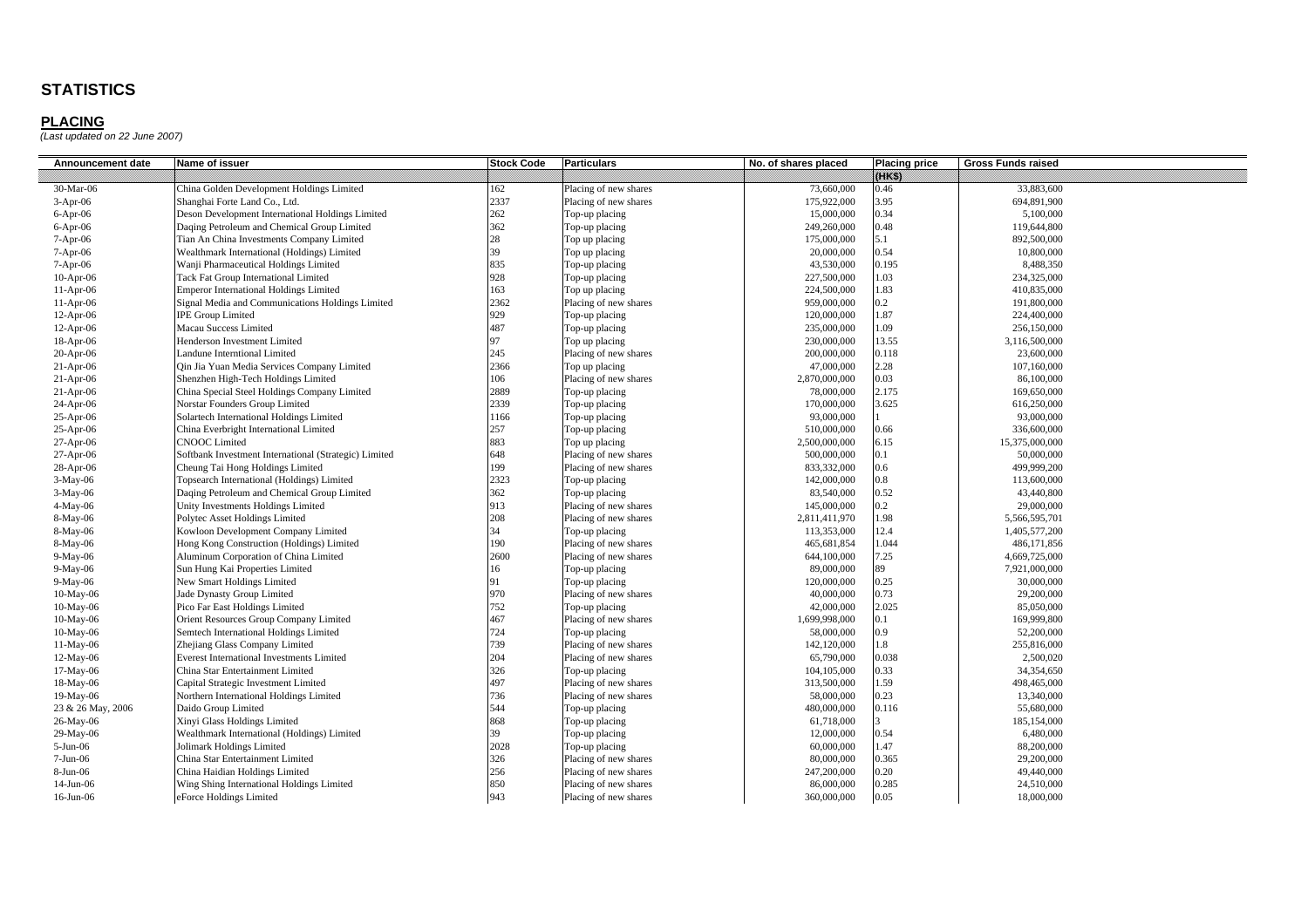| Announcement date | Name of issuer                                               | <b>Stock Code</b> | <b>Particulars</b>                    | No. of shares placed | <b>Placing price</b> | <b>Gross Funds raised</b> |
|-------------------|--------------------------------------------------------------|-------------------|---------------------------------------|----------------------|----------------------|---------------------------|
|                   |                                                              |                   |                                       |                      | 89833                |                           |
| 22-Jun-06         | Victory Group Limited                                        | 1139              | Placing of new shares                 | 25,800,000           | 0.14                 | 3,612,000                 |
| 29-Jun-06         | Xinyu Hengdeli Holdings Limited                              | 3389              | Placing of new shares                 | 148,500,000          | 3.1                  | 460,350,000               |
| 29-Jun-06         | Le Saunda Holdings Limited                                   | 738               | Top-up placing                        | 101,420,000          | 1.1                  | 111,562,000               |
| 30-Jun-06         | Capital Estate Limited                                       | 193               | Placing of new shares                 | 264,000,000          | 0.201                | 53,064,000                |
| $3-Jul-06$        | China Flavors and Fragrances Company Limited                 | 3318              | Top-up placing                        | 36,563,000           | 3.15                 | 115,173,450               |
| $3-Jul-06$        | New Smart Holdings Limited                                   | 91                | Top-up placing                        | 146,000,000          | 0.45                 | 65,700,000                |
| 7-Jul-06          | China Elegance (Holdings) Limited                            | 476               | Placing of new shares                 | 150,000,000          | 0.055                | 8,250,000                 |
| $10-Jul-06$       | <b>INNOMAXX Biotechnology Group Limited</b>                  | 340               | Placing of new shares                 | 1,000,000,000        | 0.4                  | 400,000,000               |
| $11-Jul-06$       | SunCorp Technologies Limited                                 | 1063              | Placing of new shares                 | 82,000,000           | 1.75                 | 143,500,000               |
| $11-Jul-06$       | Sino Gas Group Limited                                       | 260               | Placing of new shares                 | 165,000,000          | 0.53                 | 87,450,000                |
| $17-Jul-06$       | Climax International Company Limited                         | 439               | Top-up placing                        | 39,000,000           | 0.21                 | 8,190,000                 |
| 28-Jul-06         | Cheuk Nang (Holdings) Limited                                | 131               | Top-up placing                        | 11,000,000           |                      | 44,000,000                |
| 31-Jul-06         | Jolimark Holdings Limited                                    | 2028              | Top-up placing                        | 23,000,000           | 1.34                 | 30,820,000                |
| 1 & 10 Aug-06     | China Motion Telecom International Limited                   | 989               | Placing of new shares                 | 25,000,000           | 0.189                | 4,725,000                 |
| $2-Aug-06$        | Garron International Limited                                 | 1226              | Placing of new shares                 | 4,000,000            | 0.35                 | 1,400,000                 |
| $3-Aug-06$        | REXCAPITAL Financial Holdings Limited                        | 555               | Top-up placing                        | 730,000,000          | 0.35                 | 255,500,000               |
| $4-Aug-06$        | Uni-Bio Science Group Limited                                | 690               | Placing of new shares                 | 108,000,000          | 2.5                  | 270,000,000               |
| $8-Aug-06$        | China Chengtong Development Group Limited                    | 217               | Top-up placing                        | 332,000,000          | 0.3                  | 99,600,000                |
| 9-Aug-06          | Sino Katalytics Investment Corporation                       | 2324              | Top-up placing                        | 22,900,000           | 0.4                  | 9,160,000                 |
| 14-Aug-06         | Radford Capital Investment Limited                           | 901               | Placing of new shares                 | 125,000,000          | 0.093                | 11,625,000                |
| 15-Aug-06         | <b>Hualing Holdings Limited</b>                              | 382               | Top-up placing                        | 640,000,000          | 0.13                 | 83,200,000                |
| 16-Aug-06         | Sino Union Petroleum & Chemical International Limited        | 346               | Placing of new shares                 | 119,700,000          | 0.23                 | 27,531,000                |
| $21-Aug-06$       | Premium Land Limited                                         | 164               | Placing of new shares                 | 70,000,000           | 0.198                | 13,860,000                |
| 29-Aug-06         | Genesis Energy Holdings Limited                              | 702               | Top-up placing                        | 100,000,000          | 0.04                 | 4,000,000                 |
| 30-Aug-06         | Chevalier iTech Holdings Limited                             | 508               | Placing of new shares                 | 18,800,000           | 2.38                 | 44,744,000                |
| $31-Aug-06$       | China Gas Holdings Limited                                   | 384               | Placing of new shares                 | 150,000,000          | 1.25                 | 187,500,000               |
|                   | Nippon Asia Investments Holdings Limited                     |                   |                                       | 540,000,000          | 0.12                 | 64,800,000                |
| $12-Sep-06$       | (formerly known as: China City Natural Gas Holdings Limited) | 603               | Placing of new shares                 |                      |                      |                           |
| 13-Sep-06         | i & Fung Limited                                             | 494               | Top-up placing                        | 160,000,000          | 17.3                 | 2,768,000,000             |
| 15-Sep-06         | Kowloon Development Company Limited                          | 34                | Top up placing                        | 87,000,000           | 13.25                | 1,152,750,000             |
| 19-Sep-06         | Wing Shing International Holdings Limited                    | 850               | Placing of new shares                 | 67,000,000           | 0.5                  | 33,500,000                |
| $20-Sep-06$       | Golden Dragon Group (Holdings) Limited                       | 329               | Top-up placing                        | 116,800,000          | 0.55                 | 64,240,000                |
| $21-Sep-06$       | Guangzhou R&F Properties Co., Ltd.                           | 2777              | Placing of new shares                 | 169,200,000          | 9.55                 | 1,615,860,000             |
| 25-Sep-06         | Beijing Capital International Airport Company Limited        | 694               | Placing of new shares                 | 200,000,000          | 5.1                  | 1.020.000.000             |
| 27-Sep-06         | Hi Sun Technology (China) Limited                            | 818               | Placing of new shares                 | 100,000,000          | 1.5                  | 150,000,000               |
| 27-Sep-06         | Shougang Concord Century Holdings Limited                    | 103               | Placing of new shares                 | 50,000,000           | 0.65                 | 32,500,000                |
| 28-Sep-06         | Qualipak International Holdings Limited                      | 1224              | Placing of new shares                 | 3,400,000,000        | 0.28                 | 952,000,000               |
| $29-Sep-06$       | Standard Chartered PLC                                       | 2888              | Placing of new shares                 | 48,500,000           | 1375 pence           | GBP666,800,000            |
| $3-Oct-06$        | Nubrands Group Holdings Limited                              | 835               | Top-up placing                        | 87,000,000           | 0.23                 | 20,010,000                |
| $6$ -Oct-06       | <b>Spread Prospects Limited</b>                              | 572               | Top-up placing                        | 21,000,000           | 0.8                  | 16,800,000                |
| 11-Oct-06         | <b>Emperor International Holdings Limited</b>                | 163               | Subscription of new shares            | 66,000,000           | 1.52                 | 100,320,000               |
| 11-Oct-06         | <b>GFT Holdings Limited</b>                                  | 1003              | Top-up placing                        | 300,000,000          | 0.04                 | 12,000,000                |
| 11-Oct-06         | A-Max Holdings Limited                                       | 959               | Placing of new shares                 | 1,172,824,310        | 0.0856               | 100,393,761               |
| 13-Oct-06         | Yue Da Holdings Limited                                      | 629               | Top-up placing                        | 40,000,000           | 3.8                  | 152,000,000               |
| 19-Oct-06         | 139 Holdings Limited                                         | 139               | Placing of new shares                 | 226,640,000          | 0.325                | 73,658,000                |
| 20-Oct-06         | Yue Yuen Industrial (Holdings) Limited                       | 551               | Top-up placing                        | 43,880,000           | 23.05                | 1,011,434,000             |
| 25-Oct-06         | Hopefluent Group Holdings Limited                            | 733               | Top-up placing                        | 27,500,000           | 2.85                 | 78,375,000                |
| 26-Oct-06         | Beijing Capital Land Ltd.                                    | 2868              | Placing and subscrption of new shares | 654,020,000          | 2.8                  | 1,831,256,000             |
| 27-Oct-06         | Shenzhen Investment Limited                                  | 604               | Top-up placing                        | 300,000,000          | 2.91                 | 873,000,000               |
|                   |                                                              |                   |                                       |                      |                      |                           |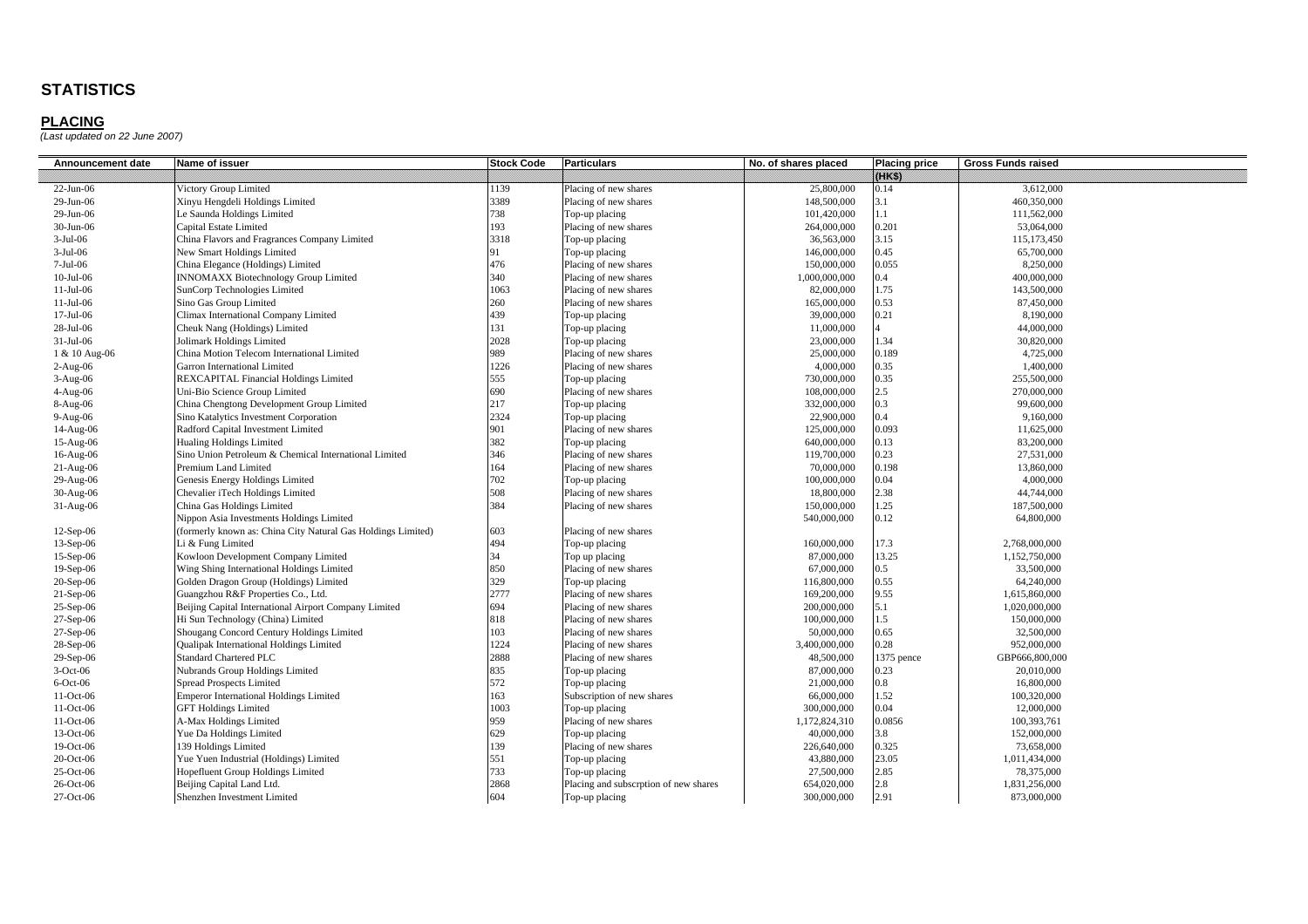| Announcement date | Name of issuer                                         | <b>Stock Code</b> | <b>Particulars</b>                     | No. of shares placed | <b>Placing price</b> | <b>Gross Funds raised</b>                  |
|-------------------|--------------------------------------------------------|-------------------|----------------------------------------|----------------------|----------------------|--------------------------------------------|
|                   |                                                        |                   |                                        |                      | 89883                |                                            |
| 27-Oct-06         | Tak Shun Technology Group Limited                      | 1228              | Placing of new shares                  | 288,000,000          | 0.089                | 25,632,000                                 |
| $2-Nov-06$        | China Rare Earth Holdings Limited                      | 769               | Top-up placing                         | 236,800,000          | 1.46                 | 345,728,000                                |
| $3-Nov-06$        | <b>Hopson Development Holdings Limited</b>             | 754               | Top-up placing                         | 60,000,000           | 16.6                 | 996,000,000                                |
| $6-Nov-06$        | Pacific Basin Shipping Limited                         | 2343              | Placing of new shares                  | 257,000,000          | 4.75                 | 1,220,750,000                              |
| 7-Nov-06          | Hang Lung Properties Limited                           | 101               | Top-up placing                         | 410,000,000          | 16.3                 | 6,683,000,000                              |
| 7-Nov-06          | Lo's Enviro-Pro Holdings Limited                       | 309               | Top-up placing                         | 60,000,000           | 0.61                 | 36,600,000                                 |
| $9-Nov-06$        | China Power International Development Limited          | 2380              | Top-up placing                         | 470,000,000          | 3.7                  | 1,739,000,000                              |
| 10-Nov-06         | <b>Agile Property Holdings Limited</b>                 | 3383              | Top-up placing                         | 280,400,000          | 6.8                  | 1,906,720,000                              |
| 10-Nov-06         | Henderson Land Development Company Limited             | 12 <sup>2</sup>   | Top-up placing                         | 128,000,000          | 43.05                | 5,510,400,000                              |
| 13-Nov-06         | <b>VXL Capital Limited</b>                             | 727               | Top-up placing                         | 4,400,000            |                      | 35,200,000                                 |
| 14-Nov-06         | Road King Infrastructure Limited                       | 1098              | Top-up placing                         | 63,500,000           | 10.96                | 695,960,000                                |
| 14-Nov-06         | Road King Infrastructure Limited                       | 1098              | Subscription of new shares             | 20,000,000           | 10.96                | 219,200,000                                |
| 15-Nov-06         | Hop Fung Group Holdings Limited                        | 2320              | Top-up placing                         | 40,000,000           | $\overline{2}$       | 80,000,000                                 |
| 16-Nov-06         | Hon Kwok Land Investment Company, Limited              | 160               | Top-up placing                         | 80,047,700           | 4.05                 | 324,193,185                                |
| 17-Nov-06         | Lai Sun Development Company Limited                    | 488               | Placing of new shares                  | 1,416,000,000        | 0.36                 | 509,760,000                                |
| 17-Nov-06         | Seapower Resources International Limited               | 269               | Subscription of new shares             | 34,000,000           | 0.0882               | 2,998,800                                  |
| 20-Nov-06         | Genesis Energy Holdings Limited                        | 702               | Top-up placing                         | 304,250,000          | 0.188                | 57,199,000                                 |
| $21-Nov-06$       | <b>Everbest Century Holdings Limited</b>               | 578               | Placing of new shares                  | 75,000,000           | 0.22                 | 16,500,000                                 |
| $21-Nov-06$       | <b>Everbest Century Holdings Limited</b>               | 578               | Placing of new shares                  | 75,000,000           | 0.22                 | 16,500,000                                 |
| 22-Nov-06         | FinTronics Holdings Company Limited                    | 706               | Subscription of new shares             | 210,000,000          | 0.261                | 54,810,000                                 |
| 23-Nov-06         | HKC (Holdings) Limited                                 | 190               | Placing of new shares                  | 607,664,546          | 1.1                  | 668,431,001                                |
| 24-Nov-06         | <b>COFCO</b> International Limited                     | 506               | Top-up placing                         | 100,000,000          | 6.94                 | 694,000,000                                |
| 27-Nov-06         | Neo-China (Group) Holdings Limited                     | 563               | Top-up placing                         | 688,000,000          | 1.132                | 778,816,000                                |
| 27-Nov-06         | Oriental Investment Corporation Limited                | 735               | Top-up placing                         | 400,000,000          | 0.275                | 110,000,000                                |
| 30-Nov-06         | Genesis Energy Holdings Limited                        | 702               | Placing of new shares                  | 53,200,000           | 0.188                | 10,001,600                                 |
| 30-Nov-06         | Shanghai Zendai Property Limited                       | 755               | Top-up placing                         | 800,000,000          | 0.315                | 252,000,000                                |
| $1-Dec-06$        | Beijing Development (Hong Kong) Limited                | 154               | Top-up placing                         | 98,000,000           | 1.1                  | 107,800,000                                |
| $1-Dec-06$        | Northern International Holdings Limited                | 736               | Placing of new shares                  | 69,895,000           | 0.38                 | 26,560,100                                 |
| 5-Dec-06          | EPI (Holdings) Limited                                 | 689               | Top-up placing                         | 605,000,000          | 0.295                | 178,475,000                                |
| 5-Dec-06          | Cheuk Nang (Holdings) Limited                          | 131               | Top-up placing                         | 10,000,000           |                      | 40,000,000                                 |
| 5-Dec-06          | Shanghai Real Estate Limited                           | 1207              | Top-up placing                         | 212,000,000          | 2.42                 | 513,040,000                                |
| 5-Dec-06          | China Insurance International Holdings Company Limited | 966               | Top-up placing                         | 63,750,000           | 8.25                 | 525,937,500 Note: 75,000,000 shares placed |
|                   |                                                        |                   |                                        |                      |                      | and 63,750,000 shares subscribed           |
| $7 - Dec -06$     | Wing Hong (Holdings) Limited                           | 745               | Top-up placing                         | 146,832,000          | 0.041                | 6.020.112                                  |
| 12-Dec-06         | Deson Development International Holdings Limited       | 262               | Placing of new shares                  | 50,000,000           | 0.5                  | 25,000,000                                 |
| 13-Dec-06         | Baoye Group Company Limited                            | 2355              | Subscription of new shares             | 52,036,992           | 10.88                | 566,162,473                                |
| 13-Dec-06         | Yanion International Holdings Limited                  | 82                | Subscription and placing of new shares | 342,856,000          | 0.7                  | 239,999,200                                |
| 14-Dec-06         | DVN (Holdings) Limited                                 | 500               | Top-up placing                         | 168,000,000          | 2.85                 | 478,800,000                                |
| 19-Dec-06         | Sino Gas Group Limited                                 | 260               | Placing of new shares                  | 42,500,000           | 0.55                 | 23,375,000                                 |
| 20-Dec-06         | China Water Affairs Group Limited                      | 855               | Subscription of new shares             | 167,212,400          | 2.73                 | 456,489,852                                |
| 20-Dec-06         | Mayer Holdings Limited                                 | 1116              | Subscription of new shares             | 80,000,000           | $0.5^{\circ}$        | 40,000,000                                 |
| $21$ -Dec-06      | New Times Group Limited                                | 166               | Top-up placing and                     | 92,700,000           | 0.35                 | 32,445,000                                 |
|                   |                                                        |                   | subscription of new shares             |                      |                      |                                            |
| $21$ -Dec-06      | Matsunichi Communication Holdings Limited              | 283               | Placing of new shares                  | 100,000,000          | 2.75                 | 275,000,000                                |
| 22-Dec-06         | Tak Shun Technology Group Limited                      | 1228              | Placing of new shares                  | 460,800,000          | 0.215                | 99,072,000                                 |
| 27-Dec-06         | China Oil and Gas Group Limited                        | 603               | Placing of new shares                  | 360,000,000          | 0.29                 | 104,400,000                                |
| 27-Dec-06         | <b>Foundation Group Limited</b>                        | 1182              | Placing of new shares                  | 3,000,000,000        | 0.01                 | 30,000,000                                 |
| 29-Dec-06         | Premium Land Limited                                   | 164               | Placing of new shares                  | 90,000,000           | 1.00                 | 90,000,000                                 |
| 27-Dec-06         | China Oil and Gas Group Limited                        | 603               | Placing of new shares                  | 360,000,000          | 0.29                 | 104,400,000                                |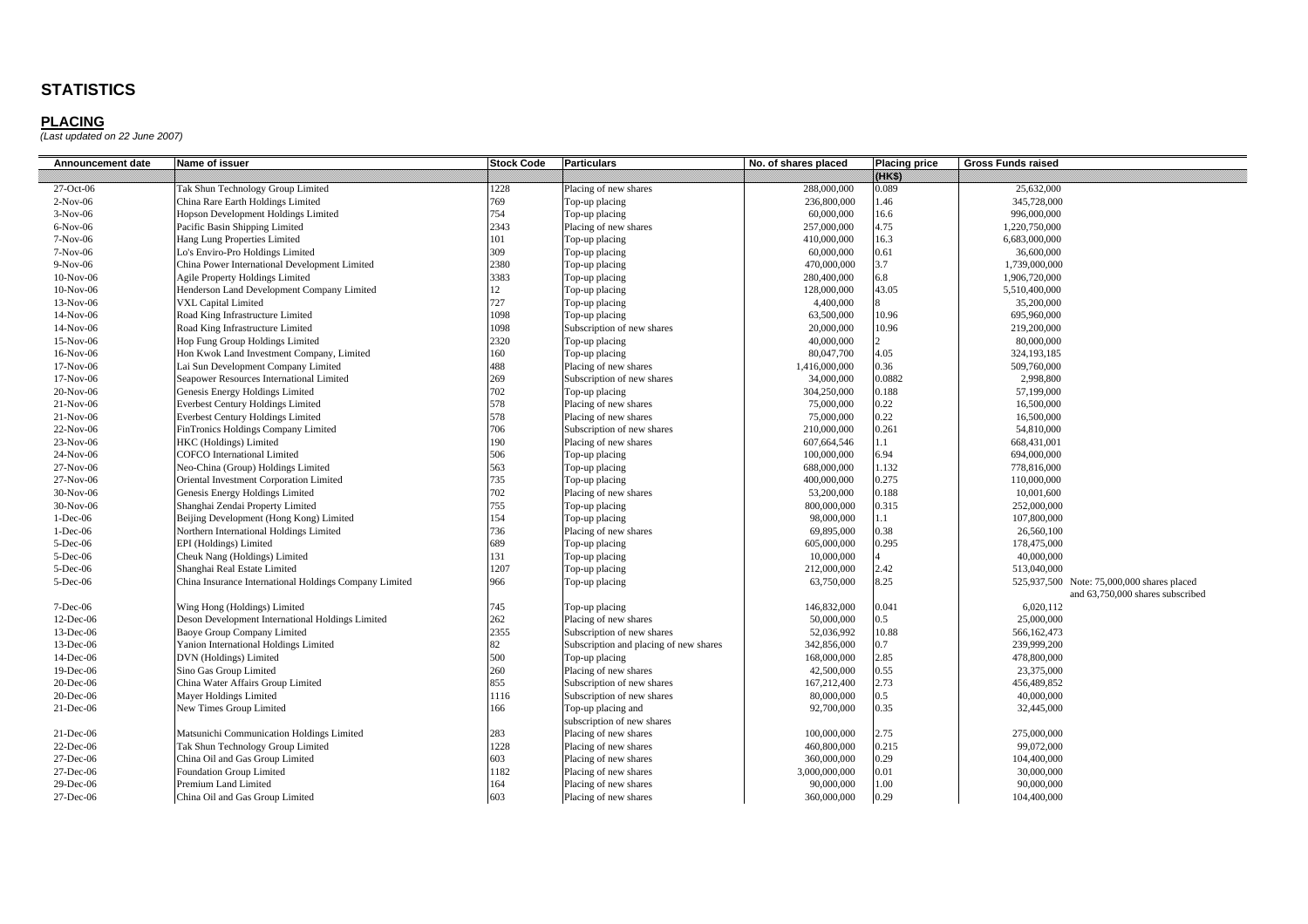| Announcement date | Name of issuer                                                   | <b>Stock Code</b> | <b>Particulars</b>                       | No. of shares placed | <b>Placing price</b> | <b>Gross Funds raised</b>                    |
|-------------------|------------------------------------------------------------------|-------------------|------------------------------------------|----------------------|----------------------|----------------------------------------------|
|                   |                                                                  |                   |                                          |                      | 89833                |                                              |
| $2-Jan-07$        | <b>Everbest Century Holdings Limited</b>                         | 578               | Subscription of new shares               | 100,000,000          | 0.38                 | 38,000,000                                   |
| $4-Jan-07$        | Asia Zirconium Limited                                           | 395               | Top-up placing                           | 60,000,000           | 0.74                 | 44,400,000                                   |
| $11-Jan-07$       | <b>HKC</b> (Holdings) Limited                                    | 190               | Subscription of new shares               | 437,595,000          | 1.33                 | 582,001,350                                  |
| $15$ -Jan-07      | Imagi International Holdings Limited                             | 585               | Top-up placing                           | 125,000,000          | $3.5^{\circ}$        | 437,500,000                                  |
| $15-Jan-07$       | Grand Field Group Holdings Limited                               | 115               | Top-up placing                           | 180,500,000          | 0.1057               | 19,078,850                                   |
| $16$ -Jan- $07$   | China Grand Forestry Resources Group Limited                     | 910               | Top-up placing                           | 400,000,000          | 1.15                 | 460,000,000                                  |
| $22-Jan-07$       | <b>Star Cruises Limited</b>                                      | 678               | Subscription of new shares               | 255,000,000          | 2.29                 | 583,950,000                                  |
| $22-Jan-07$       | Tongda Group Holdings Limited                                    | 698               | Top-up placing                           | 645,000,000          | 0.6                  | 387,000,000                                  |
| 22-Jan-07         | Venture International Investment Holdings Limited                | 61                | Placing of new shares                    | 110,000,000          | 0.22                 | 24,200,000                                   |
| $23$ -Jan-07      | China Merchants China Direct Investments Limited                 | 133               | Top-up placing                           | 12,000,000           | 18.9                 | 226,800,000                                  |
| 25-Jan-07         | Lee & Man Paper Manufacturing Limited                            | 2314              | Top-up placing                           | 80,000,000           | 18.5                 | 1,480,000,000                                |
| 26-Jan-07         | <b>GFT Holdings Limited</b>                                      | 1003              | Placing of new shares                    | 850,000,000          | 0.04                 | 34,000,000                                   |
| 26-Jan-07         | Poly Investments Holdings Limited                                | 263               | Placing of new shares                    | 24,000,000           | 0.74                 | 17,760,000                                   |
| 31-Jan-07         | Capital Strategic Investment Limited                             | 497               | Top-up placing                           | 90,000,000           | 1.49                 | 134,100,000                                  |
| $1-Feb-07$        | China Water Industry Group Limited                               | 1129              | Top-up placing                           | 230,000,000          | 0.49                 | 112,700,000                                  |
| 5-Feb-07          | Bauhaus International (Holdings) Limited                         | 483               | Top-up placing                           | 8,800,000            | 1.3                  | 11,440,000 Note: 17,600,000 shares placed    |
|                   |                                                                  |                   |                                          |                      |                      | and 8,800,000 shares subscribed              |
| 6-Feb-07          | Linfair Holdings Limited                                         | 462               | Placing of new shares                    | 30,000,000           | 1.05                 | 31,500,000                                   |
| $6$ -Feb-07       | <b>Benefun International Holdings Limited</b>                    | 1130              | Subscription of new shares               | 151,600,000          | 0.066                | 10,005,600                                   |
| 6-Feb-07          | Grandtop International Holdings Limited                          | 2309              | Placing of new shares                    | 64,000,000           | 0.121                | 7,744,000                                    |
| 7-Feb-07          | New World Cyberbase Limited                                      | 276               | Placing of new shares                    | 1,100,000,000        | 0.24                 | 264,000,000                                  |
| 9-Feb-07          | <b>CITIC Resources Holdings Limited</b>                          | 1205              | Top-up placing and placing of new shares | 700,000,000          | 2.46                 | 1,722,000,000                                |
| 12-Feb-07         | <b>CASH Retail Management Group Limited</b>                      | 996               | Top-up placing                           | 100,000,000          | 0.28                 | 28,000,000                                   |
| 12-Feb-07         | HKC (Holdings) Limited                                           | 190               | Placing of new shares                    | 729,927,000          | 1.37                 | 999,999,990                                  |
| 13-Feb-07         | Cheuk Nang (Holdings) Limited                                    | 131               | Top-up placing                           | 23,000,000           | 7.15                 | 164,450,000                                  |
| 13-Feb-07         | China Seven Star Shopping Limited                                | 245               | Top-up placing                           | 575,000,000          | 0.658                | 378,350,000                                  |
| 13-Feb-07         | China Rich Holdings Limited                                      | 1191              | Placing                                  | 135,000,141          | 0.22                 | 29,700,031                                   |
| 13-Feb-07         | Harbin Power Equipment Company Limited                           | 1133              | Placing of new shares                    | 112,590,000          | 10                   | 1,125,900,000                                |
| 14-Feb-07         | Broad Intelligence International Pharmaceutical Holdings Limited | 1149              | Top-up placing                           | 40,000,000           | 0.88                 | 35,200,000                                   |
| 14-Feb-07         | Tak Fat Group International Limited                              | 928               | Top-up placing                           | 165,266,000          | 1.09                 | 180,139,940 Note: Further announcement dated |
|                   |                                                                  |                   |                                          |                      |                      | 26 February 2007 released on                 |
|                   |                                                                  |                   |                                          |                      |                      | 27 February 2007                             |
| 14-Feb-07         | Teem Foundation Group Ltd.                                       | 628               | Top-up placing                           | 134,400,000          | 1.525                | 204,960,000                                  |
| 14-Feb-07         | Genesis Energy Holdings Limited                                  | 702               | Top-up placing                           | 374,000,000          | 0.325                | 121,550,000                                  |
| 15-Feb-07         | J-Right International Holdings Limited                           | 627               | Placing of new shares                    | 258,000,000          | 0.29                 | 74,820,000                                   |
| 15-Feb-07         | Geely Automobile Holdings Limited                                | 175               | Top-up placing                           | 600,000,000          | 1.06                 | 636,000,000                                  |
| 16-Feb-07         | e-Kong Group Limited                                             | 524               | Top-up placing                           | 52,000,000           | 0.9                  | 46,800,000                                   |
| 21-Feb-07         | Freeman Corporation Limited                                      | 279               | Placing of new shares                    | 1,000,000,000        | 0.1                  | 100,000,000                                  |
| 22-Feb-07         | Road King Infrastructure Limited                                 | 1098              | Placing of new shares                    | 45,000,000           | 12.2                 | 549,000,000                                  |
| 22-Feb-07         | Sunlink International Holdings Limited                           | 2336              | Placing of new shares                    | 430,080,000          | 0.128                | 55,050,240                                   |
| 26-Feb-07         | Willie International Holdings Limited                            | 273               | Placing of new shares                    | 684,000,000          | 0.12                 | 82,080,000                                   |
| 27-Feb-07         | Get Nice Holdings Limited                                        | 64                | Top-up placing                           | 219,130,000          | 0.75                 | 164,347,500                                  |
| 5-Mar-07          | Aurora Global Investment Holdings Limited                        | 353               | Placing of new shares                    | 87,000,000           | 0.308                | 26,796,000                                   |
| 5-Mar-07          | China Special Steel Holdings Company Limited                     | 2889              | Placing of new shares                    | 56,100,000           | 1.73                 | 97,053,000                                   |
| 6-Mar-07          | <b>Quam Limited</b>                                              | 952               | Placing of new shares                    | 30,000,000           | $0.8\,$              | 24,000,000                                   |
| 13-Mar-07         | China Energy Development Holdings Limited                        | 228               | Top-up placing                           | 270,000,000          | 1.65                 | 445,500,000                                  |
| 13-Mar-07         | Wang On Group Limited                                            | 1222<br>1222      | Top-up placing                           | 53,000,000           | 2.8                  | 148,400,000                                  |
| 13-Mar-07         | Wang On Group Limited                                            |                   | Placing of new shares                    | 11,500,000           | 2.8                  | 32,200,000                                   |
| 14-Mar-07         | Sunny Global Holdings Limited                                    | 1094              | Subscription of new shares               | 50,000,000           | 0.1                  | 5,000,000                                    |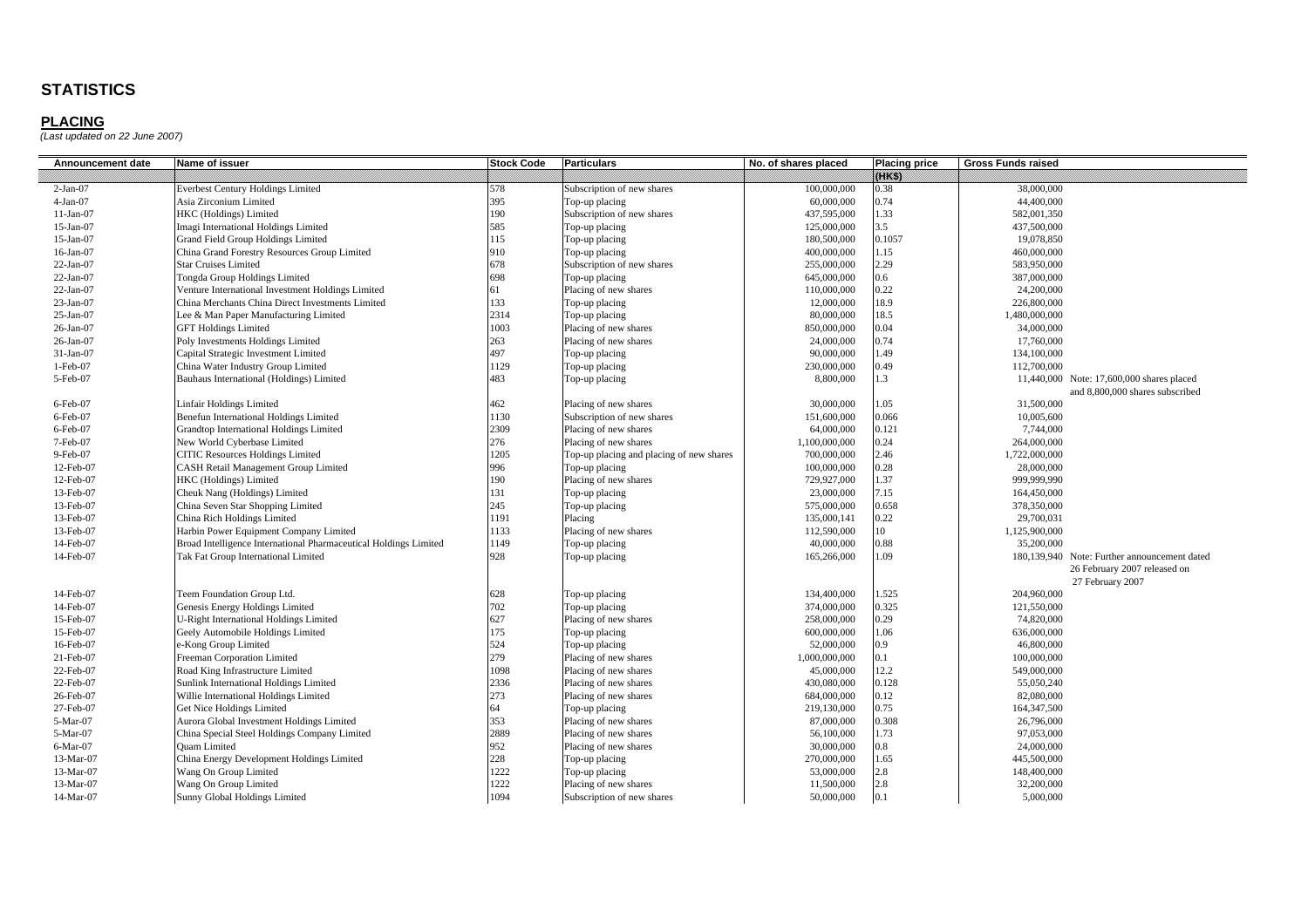| Announcement date | Name of issuer                                                 | <b>Stock Code</b> | <b>Particulars</b>         | No. of shares placed | <b>Placing price</b> | <b>Gross Funds raised</b> |
|-------------------|----------------------------------------------------------------|-------------------|----------------------------|----------------------|----------------------|---------------------------|
|                   |                                                                |                   |                            |                      | 89833                |                           |
| 15-Mar-07         | Poly (Hong Kong) Investments Limited                           | 119               | Subscription of new shares | 269,000,000          | 1.7                  | 457,300,000               |
| 15-Mar-07         | Pearl Oriental Innovation Limited                              | 632               | Top up placing             | 29,500,000           | 2.59                 | 76,405,000                |
| 19-Mar-07         | Riche Multi-Media Holdings Limited                             | 764               | Top-up placing             | 1,296,860,000        | 0.04                 | 51,874,400                |
| 20-Mar-07         | Sunny Global Holdings Limited                                  | 1094              | Subscription of new shares | 70,000,000           | 0.14                 | 9,800,000                 |
| 20-Mar-07         | Fushan International Energy Group Limited                      | 639               | Placing of new shares      | 230,000,000          |                      | 460,000,000               |
| 22-Mar-07         | Wonson International Holdings Limited                          | 651               | Placing of new shares      | 600,000,000          | 0.16                 | 96,000,000                |
| 23-Mar-07         | China Sci-tech Holdings Limited                                | 985               | Placing of new shares      | 343,496,000          | 0.1                  | 34,349,600                |
| 26-Mar-07         | China Water Industry Group Limited                             | 1129              | Top up placing             | 300,000,000          | 1.06                 | 318,000,000               |
| 27-Mar-07         | Willie International Holdings Limited                          | 273               | Placing of new shares      | 1,189,000,000        | 0.11                 | 130,790,000               |
| 28-Mar-07         | Shinhint Acoustic Link Holdings Limited                        | 2728              | Top-up placing             | 27,120,064           | 0.75                 | 20,340,048                |
| 30-Mar-07         | China Star Entertainment Limited                               | 326               | Placing of new shares      | 206,000,000          | 0.37                 | 76,220,000                |
| 30-Mar-07         | China Glass Holdings Limited                                   | 3300              | Top up placing             | 42,000,000           | 2.75                 | 115,500,000               |
| 30-Mar-07         | Golden Resorts Group Limited                                   | 1031              | Top up placing             | 220,000,000          | 1.98                 | 435,600,000               |
| 30-Mar-07         | China Water Affairs Group Limited                              | 855               | Top up placing             | 14,095,940           | 3.33                 | 46.939.480                |
| $2-Apr-07$        | PME Group Limited                                              | 379               | Placing of new shares      | 191,600,000          | 0.172                | 32,955,200                |
| $4-Apr-07$        | Sino Union Petroleum & Chemical International Limited          | 346               | Subscription of new shares | 69,500,000           | 1.44                 | 100,080,000               |
| $10-Apr-07$       | Riche Multi-Media Holdings Limited                             | 764               | Placing of new shares      | 155,620,000          | 0.55                 | 85,591,000                |
| $11-Apr-07$       | Hanny Holdings Limited                                         | 275               | Top up placing             | 43,500,000           | 2.4                  | 104,400,000               |
| $11-Apr-07$       | Hong Kong Health Check and Laboratory Holdings Company Limited | 397               | Placing of new shares      | 780,000,000          | 0.19                 | 148,200,000               |
| $11-Apr-07$       | China Infrastructure Machinery Holdings Limited                | 3339              | Partial top up placing     | 104,000,000          | 15.15                | 1,575,600,000             |
| 13-Apr-07         | China Mengniu Dairy Company Limited                            | 2319              | Partial top up placing     | 112,882,000          | 24                   | 2,709,168,000             |
| 16-Apr-07         | Smart Rich Energy Finance (Holdings) Limited                   | 1051              | Placing of new shares      | 479,000,000          | 0.245                | 117,355,000               |
| 16-Apr-07         | Ming Hing Holdings Limited                                     | 402               | Placing of new shares      | 64,000,000           | 0.8                  | 51,200,000                |
| 16-Apr-07         | Nine Dragons Paper (Holdings) Limited                          | 2689              | Top up placing             | 125,000,000          | 16.28                | 2,035,000,000             |
| $17-Apr-07$       | Zhongda International Holdings Limited                         | 909               | Placing of new shares      | 80,000,000           | 0.82                 | 65,600,000                |
| 17-Apr-07         | Climax International Company Limited                           | 439               | Top up placing             | 33,000,000           | 0.171                | 5,643,000                 |
| 18-Apr-07         | TCL Communication Technology Holdings Limited                  | 2618              | Placing of new shares      | 1,215,430,000        | 0.220575             | 268,093,472               |
| 19-Apr-07         | EVA Precision Industrial Holdings Limited                      | 838               | Top up placing             | 120,000,000          | 2.68                 | 321,600,000               |
| 23-Apr-07         | Pacific Plywood Holdings Limited                               | 767               | Placing of new shares      | 111,600,000          | 0.3                  | 33,480,000                |
| 24-Apr-07         | Softbank Investment International (Strategic) Limited          | 648               | Placing of new shares      | 1,500,000,000        | 0.125                | 187,500,000               |
| 27-Apr-07         | Matrix Holdings Limited                                        | 1005              | Top up placing             | 108,000,000          | 1.81                 | 195,480,000               |
| 30-Apr-07         | Linfair Holdings Limited                                       | 462               | Placing of new shares      | 30,000,000           | 1.05                 | 31,500,000                |
| 30-Apr-07         | Climax International Company Limited                           | 439               | Top up placing             | 33,000,000           | 0.18                 | 5,940,000                 |
| $2-May-07$        | <b>CATIC International Holdings Limited</b>                    | 232               | Top up placing             | 720,000,000          | 0.34                 | 244,800,000               |
| $2-May-07$        | Oriental Investment Corporation Limited                        | 735               | Top up placing             | 640,000,000          | 0.905                | 579,200,000               |
| 3-May-07          | Chevalier iTech Holdings Limited                               | 508               | Top up placing             | 32,200,000           | 3.7                  | 119,140,000               |
| $4-May-07$        | Greentown China Holdings Limited                               | 3900              | Top up placing             | 141,500,000          | 16.35                | 2,313,525,000             |
| 4-May-07          | <b>Magnificent Estates Limited</b>                             | 201               | Placing of new shares      | 500,000,000          | 0.278                | 139,000,000               |
| 7-May-07          | Sino Katalytics Investment Corporation                         | 2324              | Placing of new shares      | 50,000,000           | 0.28                 | 14,000,000                |
| 7-May-07          | Shimao Property Holdings Limited                               | 813               | Top up placing             | 218,460,500          | 17.88                | 3,906,073,740             |
| 8-May-07          | Tanrich Financial Holdings Limited                             | 812               | Top up placing             | 40,000,000           | $0.6\,$              | 24,000,000                |
| 8-May-07          | China Resources Land Limited                                   | 1109              | Top up placing             | 400,000,000          | 9.81                 | 3,924,000,000             |
| 10-May-07         | China Financial Industry Investment Fund Limited               | 1227              | Placing of new shares      | 12,000,000           | 0.43                 | 5,160,000                 |
| 11-May-07         | <b>GOME Electrical Appliances Holding Limited</b>              | 493               | Top up placing             | 110,000,000          | 13.3                 | 1,463,000,000             |
| 11-May-07         | Inno-tech Holdings Ltd                                         | 8202              | Top up placing             | 184,884,900          | 1.1                  | 203,373,390               |
| 11-May-07         | Proview International Holdings Limited                         | 334               | Placing of new shares      | 125,190,000          | 1.25                 | 156,487,500               |
| 14-May-07         | New Times Group Limited                                        | 166               | Top up placing             | 70,000,000           | 0.78                 | 54,600,000                |
| 14-May-07         | Wing On Travel (Holdings) Limited                              | 1189              | Placing of new shares      | 320,000,000          | 0.80                 | 256,000,000               |
| 15-May-07         | Wah Nam International Holdings Limited                         | 159               | Top up placing             | 118,900,000          | 0.35                 | 41,615,000                |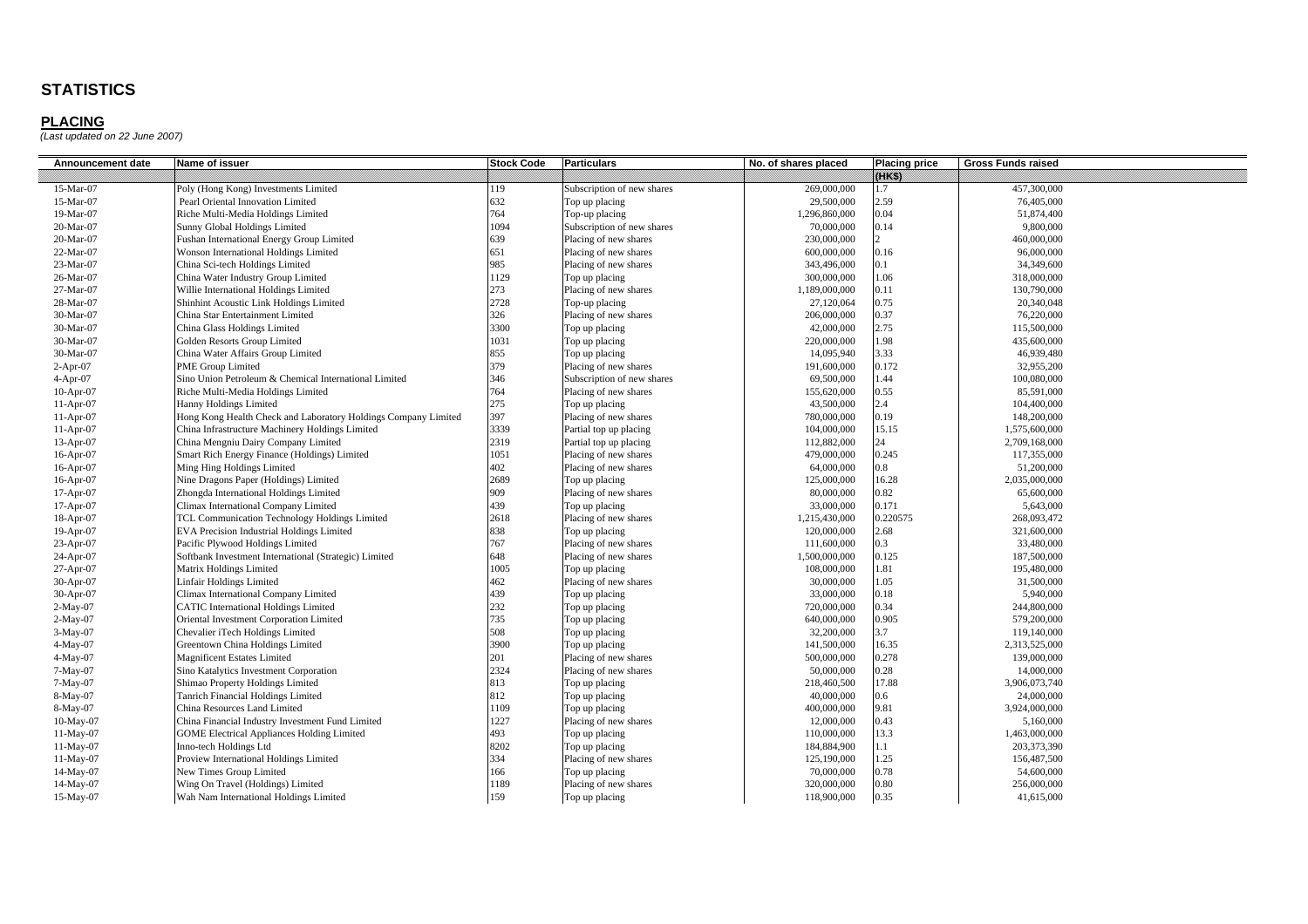| Announcement date | Name of issuer                                             | <b>Stock Code</b> | <b>Particulars</b>                       | No. of shares placed | <b>Placing price</b> | <b>Gross Funds raised</b> |
|-------------------|------------------------------------------------------------|-------------------|------------------------------------------|----------------------|----------------------|---------------------------|
|                   |                                                            |                   |                                          |                      | 888888               |                           |
| 15-May-07         | Lo's Enviro-Pro Holdings Limited                           | 309               | Placing of new shares                    | 25,000,000           |                      | 100,000,000               |
| 16-May-07         | New Times Group Limited                                    | 166               | Top-up placing and placing of new shares | 40,000,000           | 0.87                 | 34,800,000                |
| 18-May-07         | Asia Zirconium Limited                                     | 395               | Top up placing                           | 140,000,000          | 1.08                 | 151,200,000               |
| 18-May-07         | Macau Prime Properties Holdings Limited                    | 199               | Top up placing                           | 300,000,000          | 0.56                 | 168,000,000               |
| 18-May-07         | Chu Kong Shipping Development Company Limited              | 560               | Top up placing                           | 150,000,000          | 2.15                 | 322,500,000               |
| 21-May-07         | Freeman Corporation Limited                                | 279               | Placing of new shares                    | 494,000,000          | 0.13                 | 64,220,000                |
| 22-May-07         | Century City International Holdings Limited                | 355               | Top up placing                           | 1,600,000,000        | 0.325                | 520,000,000               |
| 23-May-07         | Hong Kong Pharmaceutical Holdings Limited                  | 182               | Top up placing                           | 800,000,000          | 0.5                  | 400,000,000               |
| 25-May-07         | Sino Gas Group Limited                                     | 260               | Top up placing                           | 242,000,000          | 0.51                 | 123,420,000               |
| 25-May-07         | Forefront International Holdings Limited                   | 885               | Top up placing                           | 191,548,000          | 0.26                 | 49,802,480                |
| 25-May-07         | Fortune Telecom Holdings Limited                           | 110               | Placing of new shares                    | 40,000,000           | 1.35                 | 54,000,000                |
| 29-May-07         | Shougang Concord International Enterprises Company Limited | 697               | Top up placing                           | 200,000,000          |                      | 200,000,000               |
| 29-May-07         | Luks Industrial (Group) Limited                            | 366               | Top up placing                           | 60,000,000           | 12.8                 | 768,000,000               |
| 30-May-07         | Simsen International Corporation Limited                   | 993               | Placing of new shares                    | 120,000,000          | 0.42                 | 50,400,000                |
| 30-May-07         | Get Nice Holdings Limited                                  | 64                | Top up placing                           | 328,987,000          | 0.75                 | 246,740,250               |
| 30-May-07         | Radford Capital Investment Limited                         | 901               | Subscription of new shares               | 284,078,810          | 0.12                 | 34,089,457                |
| 30-May-07         | China Oil and Gas Group Limited                            | 603               | Top up placing                           | 550,000,000          | $1.2^{\circ}$        | 660,000,000               |
| 31-May-07         | Jade Dynasty Group Limited                                 | 970               | Top up placing                           | 100,000,000          | 0.76                 | 76,000,000                |
| 31-May-07         | Lung Cheong International Holding Limited                  | 348               | Top up placing                           | 96,000,000           | 0.58                 | 55,680,000                |
| $1-Jun-07$        | Nubrands Group Holdings Limited                            | 835               | Subscription of new shares               | 30,380,000           | 0.335                | 10,177,300                |
| $1-Jun-07$        | Harmony Asset Limited                                      | 428               | Placing of new shares                    | 8,766,140            | $\leq$               | 43,830,700                |
| $1-Jun-07$        | China Financial Industry Investment Fund Limited           | 1227              | Placing of new shares                    | 12,000,000           | 0.6                  | 7,200,000                 |
| $4-Jun-07$        | Unity Investments Holdings Limited                         | 913               | placing of new shares                    | 262,898,055          | 0.269                | 70,719,577                |
| $4-Jun-07$        | Zhongda International Holdings Limited                     | 909               | Placing of new shares                    | 30,000,000           | 2.13                 | 63,900,000                |
| $4-Jun-07$        | Mandarin Entertainment (Holdings) Limited                  | $\mathbf{Q}$      | Top-up placing                           | 30,000,000           | 1.33                 | 39,900,000                |
| $4-Jun-07$        | <b>Burwill Holdings Limited</b>                            | 24                | Top up placing                           | 80,000,000           | 1.5                  | 120,000,000               |
| $4-Jun-07$        | Qin Jia Yuan Media Services Company Limited                | 2366              | Top up placing                           | 66,000,000           | 3.65                 | 240,900,000               |
| $4-Jun-07$        | China Star Entertainment Limited                           | 326               | Placing of new shares                    | 165,905,000          | $0.4^{\circ}$        | 66,362,000                |
| 5-Jun-07          | Wealthmark International (Holdings) Limited                | 39                | Top up placing                           | 58,000,000           | 1.62                 | 93,960,000                |
| 5-Jun-07          | New Century Group Hong Kong Limited                        | 234               | Top-up placing                           | 120,000,000          | 1.15                 | 138,000,000               |
| 5-Jun-07          | China Sci-tech Holdings Limited                            | 985               | Placing of new shares                    | 436,000,000          | 0.45                 | 196,200,000               |
| $6$ -Jun-07       | K.P.I. Company Limited                                     | 605               | Top up placing                           | 130,000,000          | 0.38                 | 49,400,000                |
| $6$ -Jun-07       | Willie International Holdings Limited                      | 273               | Placing of new shares                    | 1,946,218,000        | 0.126                | 245,223,468               |
| $6$ -Jun-07       | Climax International Company Limited                       | 439               | Placing of new shares                    | 273,600,000          | 0.23                 | 62,928,000                |
| $7-Jun-07$        | Shenzhen High-Tech Holdings Limited                        | 106               | Subscription of new shares               | 110,000,000          | 0.62                 | 68,200,000                |
| 8-Jun-07          | Jutal Offshore Oil Services Limited                        | 3303              | Top up placing                           | 83,000,000           | 2.98                 | 247,340,000               |
| 11-Jun-07         | Benefun International Holdings Limited                     | 1130              | Subscription of new shares               | 85,000,000           | 0.157                | 13,345,000                |
| 11-Jun-07         | Wai Yuen Tong Medicine Holdings Limited                    | 897               | Placing of new shares                    | 279,000,000          | 0.46                 | 128,340,000               |
| $11-Jun-07$       | <b>Mascotte Holdings Limited</b>                           | 136               | Placing                                  | 64,800,000           | 0.45                 | 29,160,000                |
| 11-Jun-07         | Beijing Development (Hong Kong) Limited                    | 154               | Top up placing                           | 50,000,000           | 4.3                  | 215,000,000               |
| $11-Jun-07$       | Aurora Global Investment Holdings Limited                  | 353               | Placing of new shares                    | 135,000,000          | $0.5^{\circ}$        | 67,500,000                |
| $11-Jun-07$       | First Shanghai Investments Limited                         | 227               | Top up placing                           | 47,500,000           | 2.05                 | 97,375,000                |
| 12-Jun-07         | Celestial Asia Securities Holdings Limited                 | 1049              | Subscription of new shares               | 100,000,000          | 0.52                 | 52,000,000                |
| 12-Jun-07         | Smart Union Group (Holdings) Limited                       | 2700              | Top up placing                           | 32,400,000           | 1.33                 | 43,092,000                |
| 12-Jun-07         | <b>Emperor International Holdings Limited</b>              | 163               | Top up placing                           | 282,634,000          | 2.15                 | 607,663,100               |
| 12-Jun-07         | eForce Holdings Limited                                    | 943               | Placing of new shares                    | 360,000,000          | 0.33                 | 118,800,000               |
| 13-Jun-07         | <b>U-Right International Holdings Limited</b>              | 627               | placing of new shares                    | 400,000,000          | 0.36                 | 144,000,000               |
| 13-Jun-07         | FinTronics Holdings Company Limited                        | 706               | Top up placing                           | 264,860,000          | 0.65                 | 172,159,000               |
| 13-Jun-07         | Omnicorp Limited                                           | 94                | Placing of new shares                    | 30,000,000           | 0.9                  | 27,000,000                |